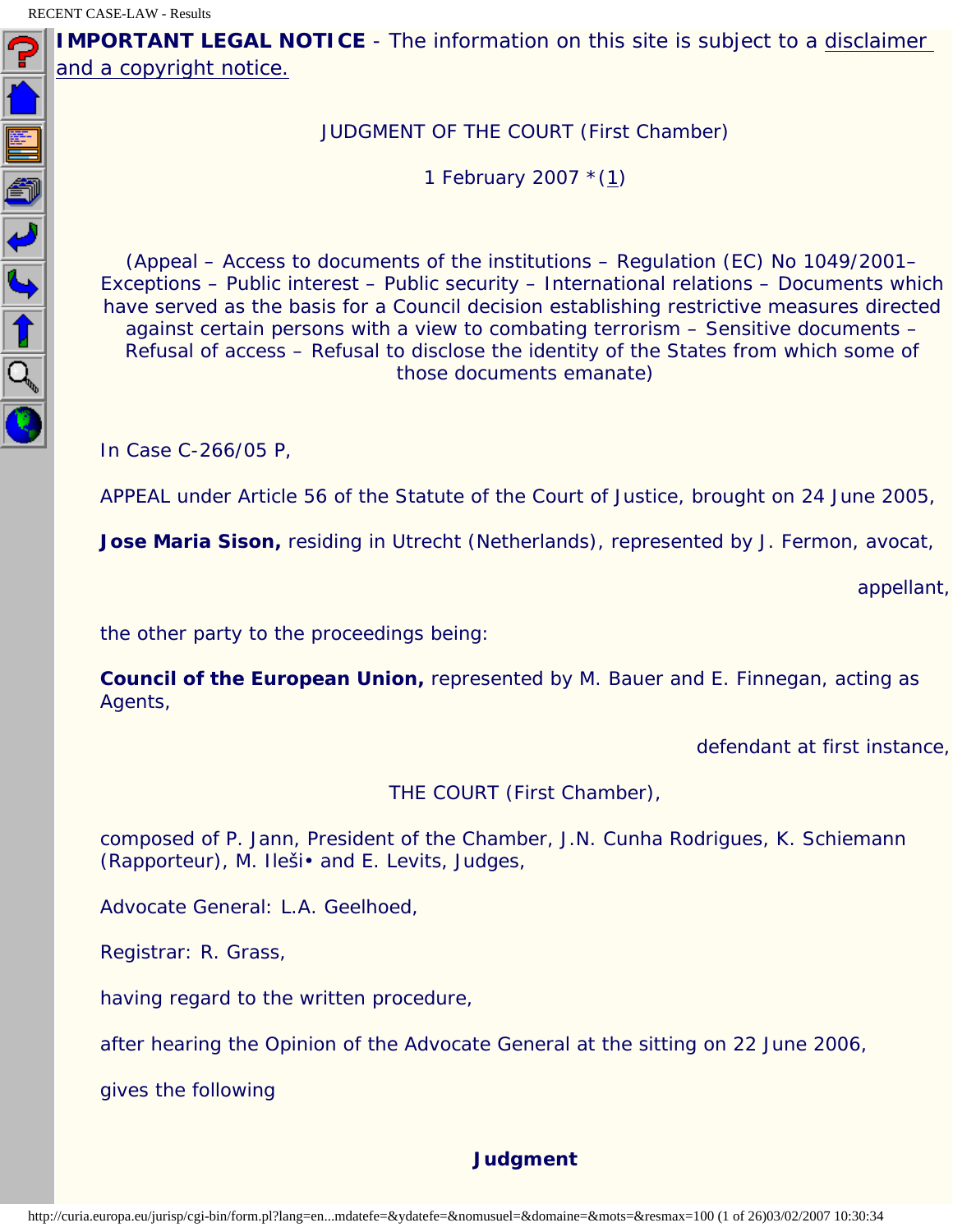1 By his appeal, Mr Sison is asking the Court to set aside the judgment delivered by the Court of First Instance of the European Communities on 26 April 2005 in Joined Cases T•110/03, T•150/03 and T•405/03 *Sison* v *Council* [2005] ECR II•1429 ('the judgment under appeal'), by which the Court of First Instance dismissed his applications for annulment of three decisions of the Council of the European Union of 21 January, 27 February and 2 October 2003 refusing access to certain documents (hereinafter, respectively, 'the first decision refusing access', 'the second decision refusing access' and 'the third decision refusing access' and, together, 'the decisions refusing access').

# **Legal and factual background**

#### *Legal framework*

2 The 3rd, 4th, 9th and 11th recitals in the preamble to Regulation (EC) No 1049/2001 of the European Parliament and of the Council of 30 May 2001 regarding public access to European Parliament, Council and Commission documents (OJ 2001 L 145, p. 43) are worded as follows:

'(3) … This Regulation consolidates the initiatives that the institutions have already taken with a view to improving the transparency of the decision-making process.

(4) The purpose of this Regulation is to give the fullest possible effect to the right of public access to documents and to lay down the general principles and limits on such access in accordance with Article 255(2) of the EC Treaty.

...

...

(9) On account of their highly sensitive content, certain documents should be given special treatment. …

(11) In principle, all documents of the institutions should be accessible to the public. However, certain public and private interests should be protected by way of exceptions. …'

3 Article 1(a) of Regulation No 1049/2001 states that its purpose is 'to define the principles, conditions and limits on grounds of public or private interest governing the right of access to European Parliament, Council and Commission … documents provided for in Article 255 of the EC Treaty in such a way as to ensure the widest possible access to documents'.

4 Article 2 of that regulation provides, under the heading 'Beneficiaries and scope':

'1. Any citizen of the Union, and any natural or legal person residing or having its registered office in a Member State, has a right of access to documents of the institutions, subject to the principles, conditions and limits defined in this Regulation.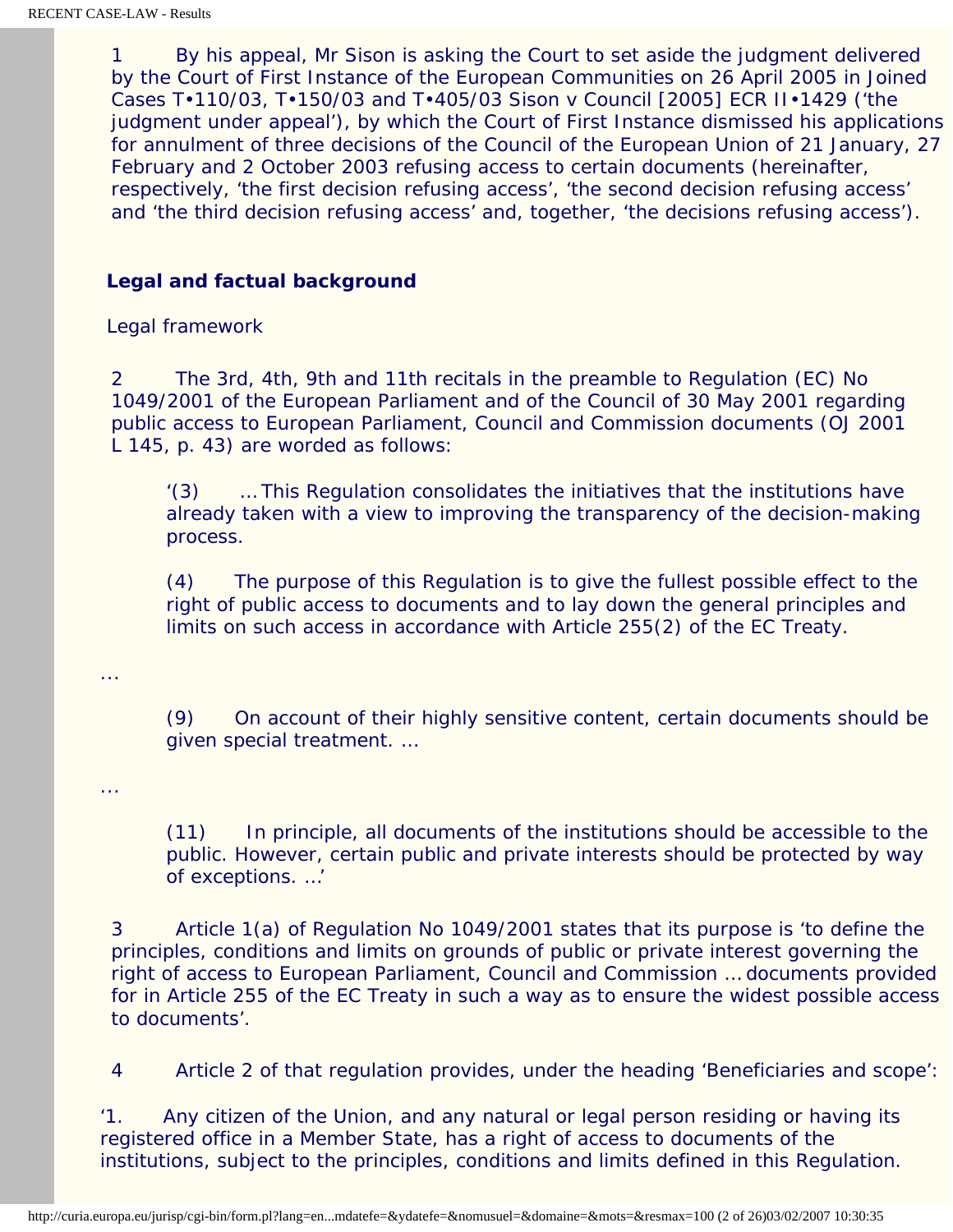...

5. Sensitive documents as defined in Article 9(1) shall be subject to special treatment in accordance with that Article.

... '

5 Under the heading 'Exceptions', Article 4 of Regulation No 1049/2001 provides:

'1. The institutions shall refuse access to a document where disclosure would undermine the protection of:

(a) the public interest as regards:

- public security,
- defence and military matters,
- international relations,

– the financial, monetary or economic policy of the Community or a Member State;

2. The institutions shall refuse access to a document where disclosure would undermine the protection of:

– commercial interests of a natural or legal person, including intellectual property,

– court proceedings and legal advice,

the purpose of inspections, investigations and audits,

unless there is an overriding public interest in disclosure.

…

...

4. As regards third-party documents, the institution shall consult the third party with a view to assessing whether an exception in paragraph 1 or 2 is applicable, unless it is clear that the document shall or shall not be disclosed.

5. A Member State may request the institution not to disclose a document originating from that Member State without its prior agreement.

6. If only parts of the requested document are covered by any of the exceptions, the remaining parts of the document shall be released.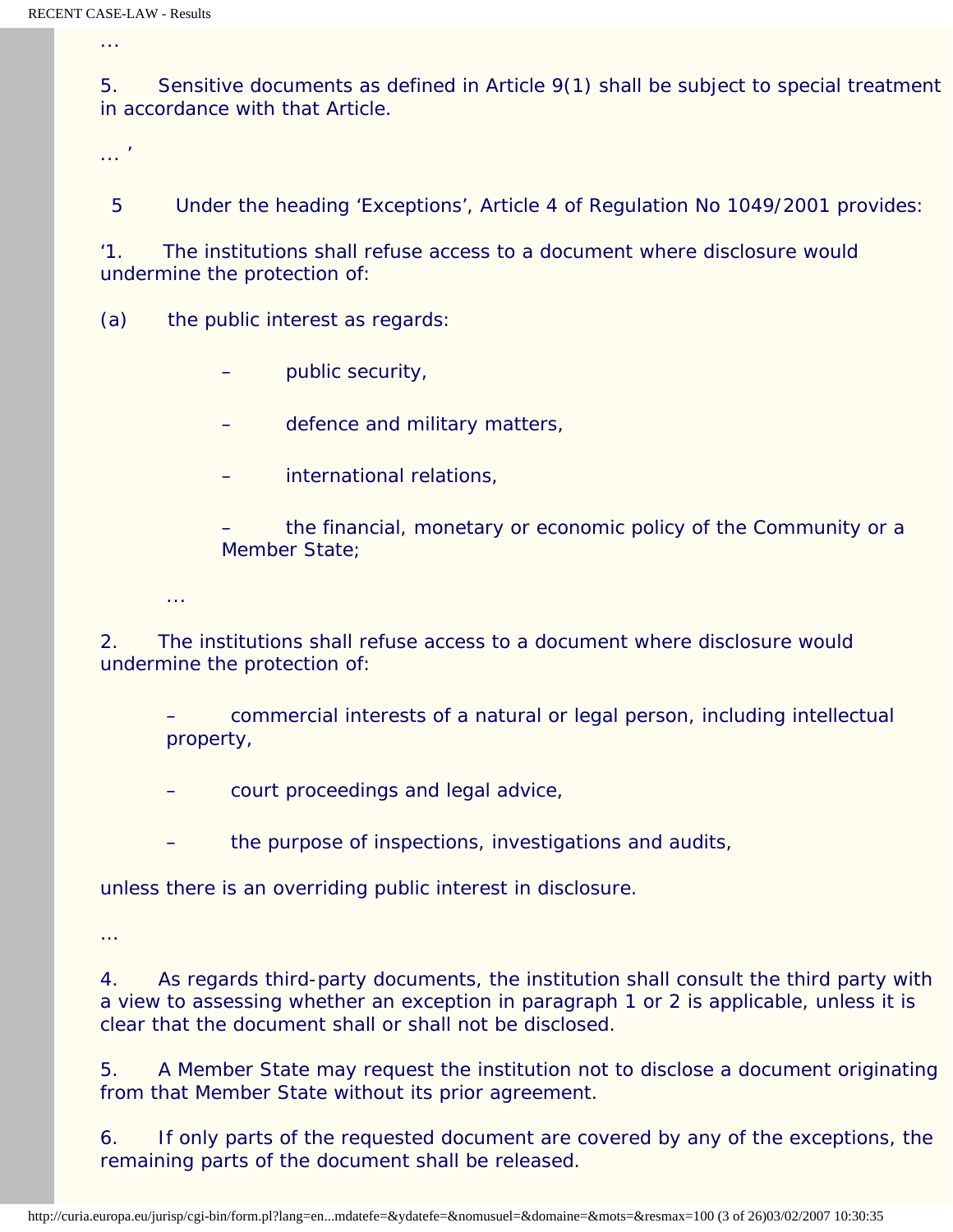…'

6 Article 6(1) of Regulation No 1049/2001 provides:

'Applications for access to a document shall be made in any written form … The applicant is not obliged to state reasons for the application.'

7 Article 9 of that regulation provides:

'1. Sensitive documents are documents originating from the institutions or the agencies established by them, from Member States, third countries or International Organisations, classified as "TRÈS SECRET/TOP SECRET", "SECRET" or "CONFIDENTIEL" in accordance with the rules of the institution concerned, which protect essential interests of the European Union or of one or more of its Member States in the areas covered by Article 4(1)(a), notably public security, defence and military matters.

…

3. Sensitive documents shall be recorded in the register or released only with the consent of the originator.

4. An institution which decides to refuse access to a sensitive document shall give the reasons for its decision in a manner which does not harm the interests protected in Article 4.

…'

8 Article 11(2) of Regulation No 1049/2001 provides:

'For each document the register shall contain a reference number … the subject matter and/or a short description of the content of the document ... References shall be made in a manner which does not undermine protection of the interests in Article 4.'

9 Under the heading 'Direct access in electronic form or through a register', Article 12(1) and (2) of that regulation provides:

'1. The institutions shall as far as possible make documents directly accessible to the public in electronic form or through a register in accordance with the rules of the institution concerned.

2. In particular, legislative documents, that is to say, documents drawn up or received in the course of procedures for the adoption of acts which are legally binding in or for the Member States, should, subject to Articles 4 and 9, be made directly accessible.'

 *Background to the dispute*

10 The background to the dispute is set out as follows by the Court of First Instance in paragraphs 2 to 8 of the judgment under appeal: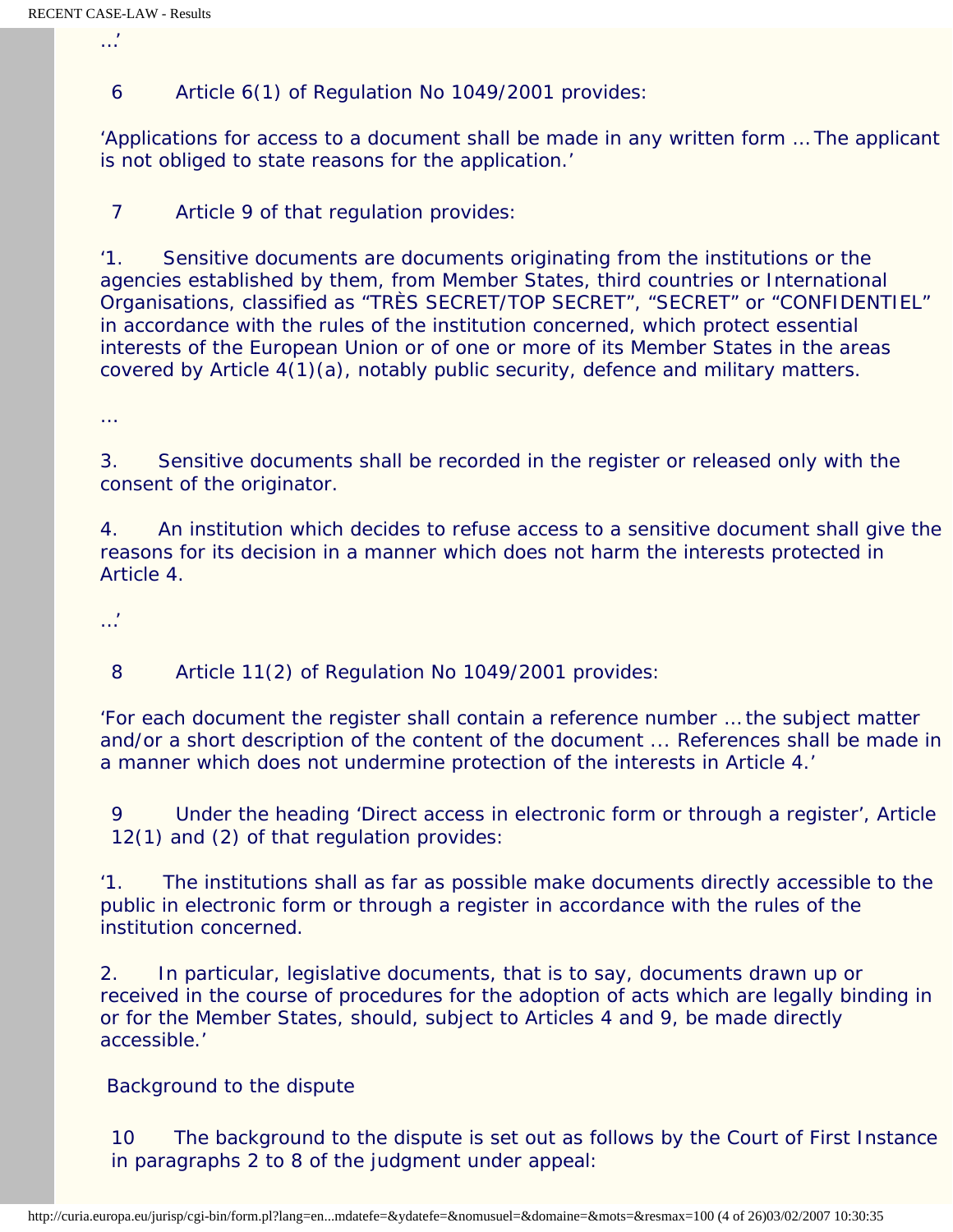'2 On 28 October 2002, the Council of the European Union adopted Decision 2002/848/EC implementing Article 2(3) of Regulation (EC) No 2580/2001 on specific restrictive measures directed against certain persons and entities with a view to combating terrorism and repealing Decision 2002/460/EC (OJ 2002 L 295, p. 12). That decision included the applicant in the list of persons whose funds and financial assets are to be frozen pursuant to that regulation ("the list at issue"). That list was updated, inter alia, by Council Decision 2002/974/EC of 12 December 2002 (OJ 2002 L 337, p. 85) and Council Decision 2003/480/EC of 27 June 2003 (OJ 2003 L 160, p. 81), repealing the previous decisions and establishing a new list. The applicant's name was retained on that list on each occasion.

3 Under Regulation No 1049/2001, the applicant requested, by confirmatory application of 11 December 2002, access to the documents which had led the Council to adopt Decision 2002/848 and disclosure of the identity of the States which had provided certain documents in that connection. By confirmatory application of 3 February 2003, the applicant requested access to all the new documents which had led the Council to adopt Decision 2002/974 maintaining him on the list at issue and disclosure of the identity of the States which had provided certain documents in that connection. By confirmatory application of 5 September 2003, the applicant specifically requested access to the report of the proceedings of the Permanent Representatives Committee (Coreper) 11 311/03 EXT 1 CRS/ CRP concerning Decision 2003/480, and to all the documents submitted to the Council prior to the adoption of Decision 2003/480, which form the basis of his inclusion and maintenance on the list at issue.

4 The Council's response to each of those applications, given by [the first, second and third] decisions [refusing access] respectively, … was a refusal of even partial access.

5 As regards the first and second decisions refusing access, the Council stated that the information which had led to the adoption of the decisions establishing the list at issue was to be found in the summary reports of the Coreper proceedings of 23 October 2002 (13 441/02 EXT 1 CRS/CRP 43) and 4 December 2002 (15 191/02 EXT 1 CRS/CRP 51) respectively, which were classified as "CONFIDENTIEL UE".

6 The Council refused to grant access to those reports, invoking the first and third indents of Article 4(1)(a) of Regulation No 1049/2001. It stated, first, that "disclosure of [those reports] and of the information in possession of the authorities of the Member States combating terrorism, could give the persons, groups or entities which are the subject of this information the opportunity to prejudice the efforts of these authorities and would thus seriously undermine the public interest as regards public security". Secondly, in the Council's view, the "disclosure of the information concerned would also undermine the protection of the public interest as regards international relations because third States' authorities [we]re also involved in the action taken in the fight against terrorism". The Council refused to grant partial access to that information on the ground that it was "all ... covered by the aforesaid exceptions". The Council also refused to disclose the identity of the States which had provided the relevant information, stating that "the originating authority(ies) of this information, after consultation in accordance with Article 9(3) of Regulation No 1049/2001, is (are) opposed to the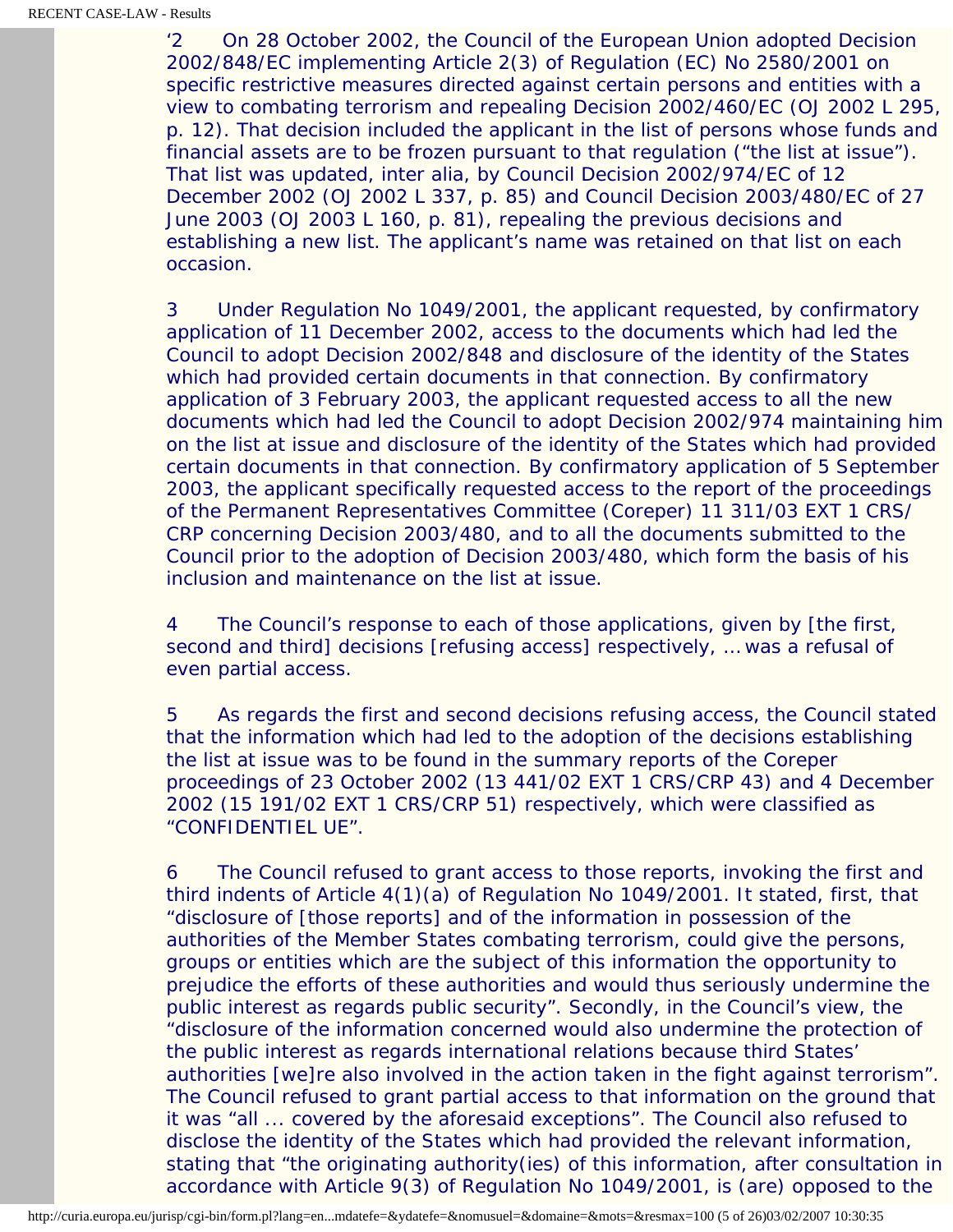disclosure of the information requested".

7 As regards the third decision refusing access, the Council first stated that the applicant's request concerned the same document as that in respect of which disclosure had been refused to him by the first decision refusing access. The Council confirmed its first decision refusing access and added that access to report 13 441/02 also had to be refused on the basis of the exception relating to court proceedings (second indent of Article 4(2) of Regulation No 1049/2001). The Council then acknowledged that it had by mistake identified report 11 311/03, relating to Decision 2003/480, as relevant. It explained in that regard that it had received no further information or documents justifying the revocation of Decision 2002/848 in so far as it concerns the applicant.

8 The applicant brought an action for annulment of Decision 2002/974, which was lodged at the Court Registry under number T-47/03.'

# **Procedure before the Court of First Instance and the judgment under appeal**

11 The present appellant brought before the Court of First Instance three successive actions seeking annulment, respectively, of the first decision refusing access (Case T•110/03), of the second decision refusing access (Case T•150/03) and of the third decision refusing access (Case T•405/03). The three cases were joined.

12 By the judgment under appeal, the Court of First Instance dismissed each of those actions.

13 As is apparent from paragraphs 26, 34 and 35 of the judgment under appeal, the action in Case T•405/03 was declared, first, inadmissible in so far as it related to the purely confirmatory refusal of access to report 13 441/02 and, second, unfounded in so far as it concerned a refusal of access to other documents, the Court of First Instance having held, in that respect, that the non-existence of such documents had been established by the Council to the requisite legal standard.

14 The action in Case T•150/03 was dismissed as unfounded, the Court of First Instance having concluded, in paragraph 38 of the judgment under appeal, that the documents sought by the present appellant did not exist.

15 As regards Case T•110/03, the Court of First Instance held, as a preliminary point, in paragraphs 46 and 47 of the judgment under appeal:

'46 With regard to the scope of the Court's review of the legality of a decision refusing access, it should be noted that, in [Case T-14/98] *Hautala* v *Council*  [[1999] ECR II-2489], paragraph 71, and [Case T-211/00] *Kuijer* v *Council* [[2002] ECR II-485], paragraph 53, the Court recognised that the Council enjoys a wide discretion in the context of a decision refusing access founded, as in this case, in part, on the protection of the public interest concerning international relations. In *Kuijer* v *Council*, such a discretion was conferred on an institution when it justifies its refusal of access by reference to the protection of the public interest in general. Thus, in areas covered by the mandatory exceptions to public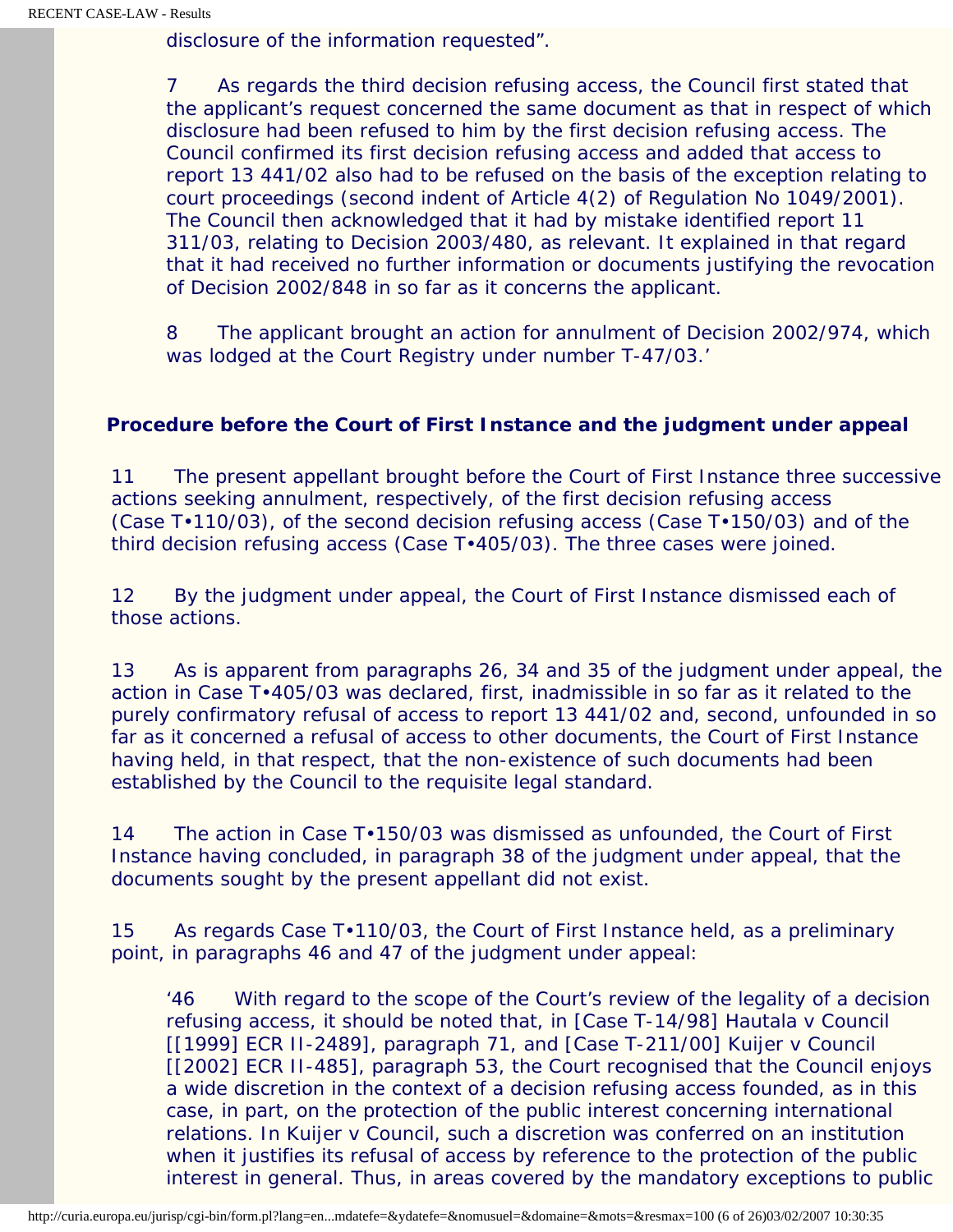access to documents, provided for in Article 4(1)(a) of Regulation No 1049/2001, the institutions enjoy a wide discretion.

47 Consequently, the Court's review of the legality of decisions of the institutions refusing access to documents on the basis of the exceptions relating to the public interest provided for in Article 4(1)(a) of Regulation No 1049/2001 must be limited to verifying whether the procedural rules and the duty to state reasons have been complied with, the facts have been accurately stated, and whether there has been a manifest error of assessment of the facts or a misuse of powers (see, by analogy, *Hautala* v *Council*, paragraphs 71 and 72, confirmed on appeal, and *Kuijer* v *Council*, paragraph 53).'

16 Ruling upon the present appellant's plea in law, to the effect that the refusal of access to the documents sought involves infringement of the right to a fair trial, and more specifically of the guarantees provided for in Article 6(3) of the European Convention for the Protection of Human Rights and Fundamental Freedoms, signed in Rome on 4 November 1950 ('the ECHR'), as well as infringement of the principle of proportionality, the Court of First Instance held as follows in paragraphs 50 to 55 of the judgment under appeal:

'50 It should be recalled, first, that, under Article 2(1) of Regulation No 1049/2001, the beneficiaries of the right of access to documents of the institutions are "[a]ny citizen of the Union, and any natural or legal person residing or having its registered office in a Member State". That provision makes it clear that the purpose of the regulation is to guarantee access for everyone to public documents and not only access for the requesting party to documents concerning him.

51 Second, the exceptions to access to documents, provided for by Article 4(1) (a) of Regulation No 1049/2001, are framed in mandatory terms. It follows that the institutions are obliged to refuse access to documents falling under any one of those exceptions once the relevant circumstances are shown to exist (see, by analogy, Case T-105/95 *WWF UK* v *Commission* [1997] ECR II-313, paragraph 58, and Case T-20/99 *Denkavit Nederland* v *Commission* [2000] ECR II-3011, paragraph 39).

52 Consequently, the particular interest which may be asserted by a requesting party in obtaining access to a document concerning him personally cannot be taken into account when applying the mandatory exceptions provided for by Article 4(1)(a) of Regulation No 1049/2001.

53 The applicant claims, in essence, that the Council was obliged to grant him access to the documents requested in so far as those documents are necessary in order for him to secure his right to a fair trial in Case T-47/03.

54 Since the Council relied on the mandatory exceptions provided for by Article 4(1)(a) of Regulation No 1049/2001 in the first decision refusing access, it cannot be accused of not having taken into account any particular need of the applicant to have the requested documents made available to him.

55 Consequently, even if those documents prove necessary for the applicant's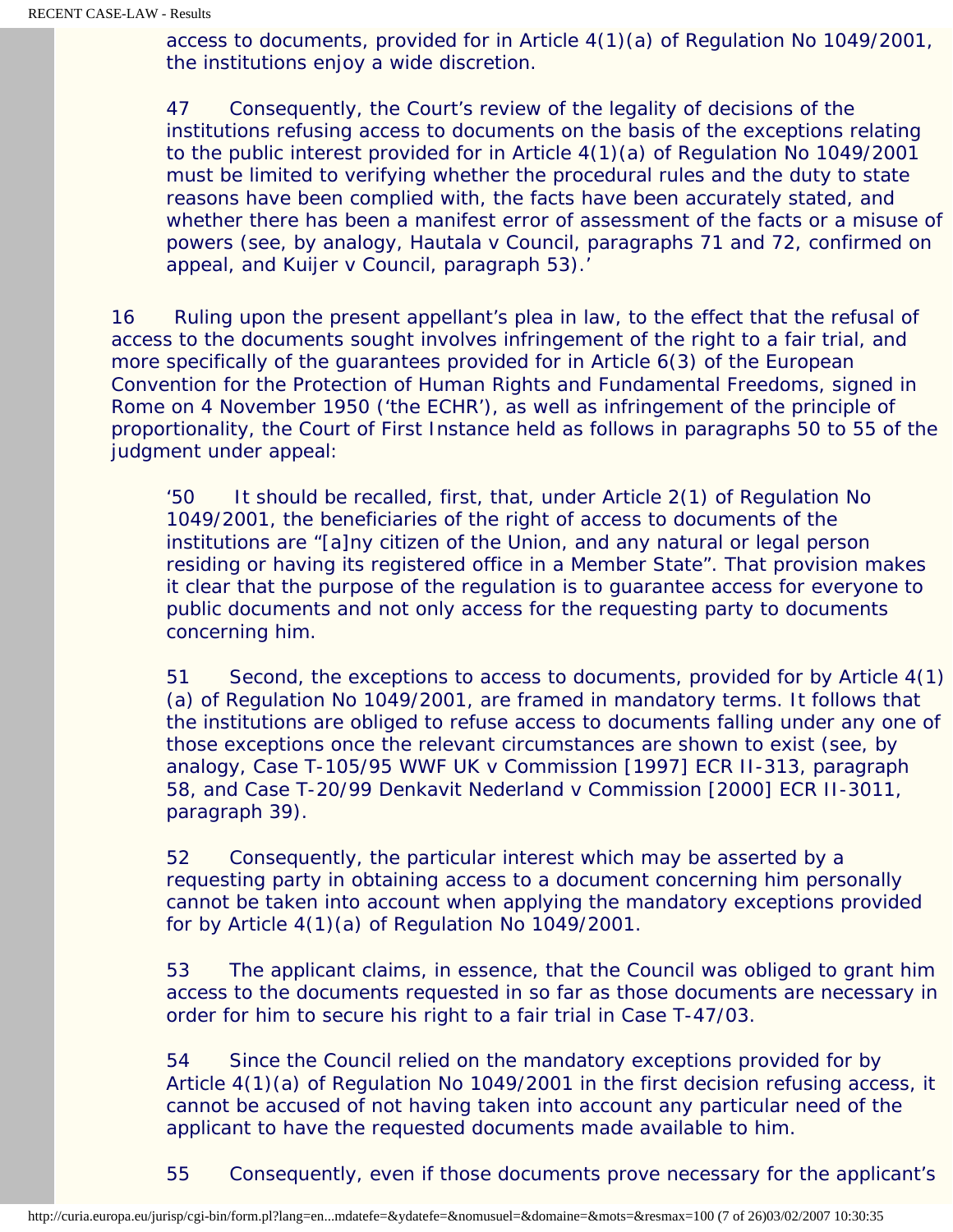defence in Case T-47/03, which is a question to be considered in that case, that circumstance is not relevant for the purpose of assessing the validity of the first decision refusing access.'

17 In order to reject the present appellant's second plea in law, alleging that the first decision refusing access failed to fulfil the institutions' duty under Article 253 EC to state reasons, the Court of First Instance relied on the following grounds:

'60 In the case of a request for access to documents, where the institution in question refuses such access, it must demonstrate in each individual case, on the basis of the information at its disposal, that the documents to which access is sought do indeed fall within the exceptions listed in Regulation No 1049/2001 (see, by analogy, Joined Cases C-174/98 P and C-189/98 P *Netherlands and van der Wal* v *Commission* [2000] ECR I-1, paragraph 24). However it may be impossible to give reasons justifying the need for confidentiality in respect of each individual document without disclosing the content of the document and, thereby, depriving the exception of its very purpose (see, by analogy, *WWF UK* v *Commission*, … paragraph 65).

61 Under that case-law, it is therefore for the institution which has refused access to a document to provide a statement of reasons from which it is possible to understand and ascertain, first, whether the document requested does in fact fall within the sphere covered by the exception relied on and, second, whether the need for protection relating to that exception is genuine.

62 In this case, with regard to report 13 441/02, the Council clearly specified the exceptions on which it was basing its refusal by relying on both the first and third indents of Article 4(1)(a) of Regulation No 1049/2001. It set out in what respects those exceptions were relevant in relation to the documents concerned by referring to the fight against terrorism and to the involvement of third States. Moreover, it provided a brief explanation relating to the need for protection relied on. Thus, as regards public security, it explained that disclosure of the documents would give the persons who were the subject of that information the opportunity to undermine the action taken by the public authorities. As regards international relations, it briefly referred to the involvement of third States in the fight against terrorism. The brevity of that statement of reasons is acceptable in light of the fact that mentioning additional information, in particular making reference to the content of the documents concerned, would negate the purpose of the exceptions relied on.

63 With regard to the refusal of partial access to those documents, the Council expressly stated, firstly, that it had considered that possibility and, secondly, the reason for the rejection of that possibility, namely that the documents in question were covered in their entirety by the exceptions relied on. For the same reasons as before, the Council could not identify precisely the information contained in those documents without negating the purpose of the exceptions relied on. The fact that that statement of reasons appears formulaic does not, in itself, constitute a failure to state reasons since it does not prevent either the understanding or the ascertainment of the reasoning followed.

64 With regard to the identity of the States which provided relevant documents, it must be noted that the Council itself drew attention to the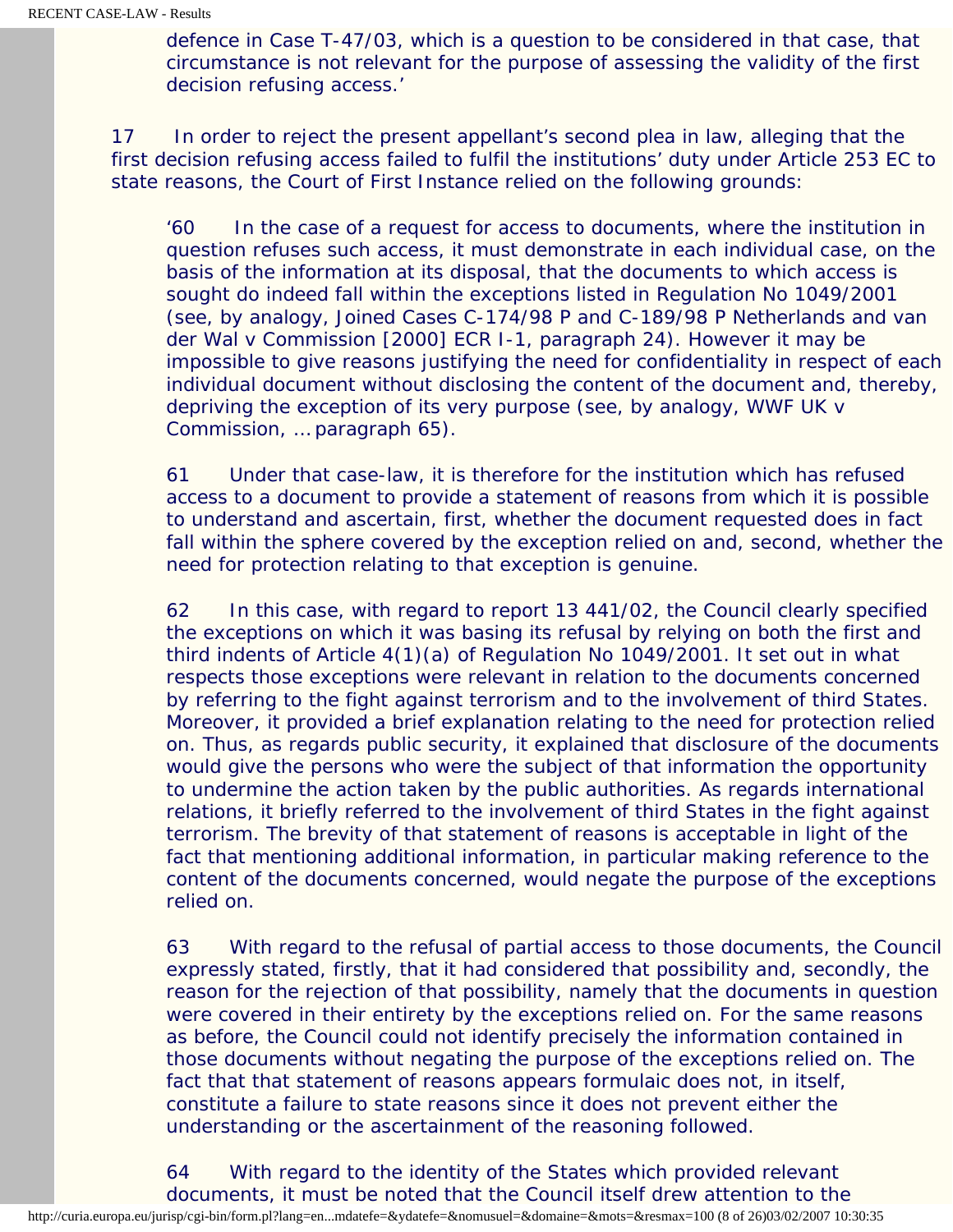existence of documents from third States in its original decisions refusing access. First, the Council specified the exception put forward in that regard, namely Article 9(3) of Regulation No 1049/2001. Second, it provided the two criteria used for the application of that exception. In the first place, it implicitly but necessarily took the view that the documents in question were sensitive documents. That factor appears comprehensible and ascertainable in the light of the relevant context, and in particular in the light of the classification of the documents in question as "CONFIDENTIEL UE". In the second place, the Council explained that it had consulted the authorities concerned and had taken note of their opposition to any disclosure of their identity.

65 Despite the relative brevity of the statement of reasons for the first decision refusing access (two pages), the applicant was fully able to understand the reasons for the refusals given to him and the Court has been able to carry out its review. The Council therefore duly provided statements of reasons for those decisions.'

18 By a third plea in law, alleging infringement of the right of access to documents, the present appellant alleged a breach of the second paragraph of Article 1 EU, Articles 6 (1) EU and 255 EC, as well as of Article 4(1)(a) and (6) and Article 9(3) of Regulation No 1049/2001.

19 Ruling on the first part of that third plea in law, according to which, at the time of the adoption of the first decision of refusal, the Council failed both to conduct a concrete examination of whether the disclosure of the information requested was likely to undermine the public interest and to balance its own interests against those of the then applicant, and disregarded the principle that exceptions to the right of access to documents must be strictly interpreted, the Court of First Instance held, inter alia, as follows in paragraphs 71 to 82 of the judgment under appeal:

'71 It must be pointed out, at the outset, that the Council was not obliged, under the exceptions provided for in Article 4(1)(a) of Regulation No 1049/2001, to take into account the applicant's particular interest in obtaining the documents requested (see paragraphs 52 and 54 above).

...

74 With regard, in the first place, to the protection of the public interest as regards public security, …

…

77 … it must be accepted that the effectiveness of the fight against terrorism presupposes that information held by the public authorities on persons or entities suspected of terrorism is kept secret so that that information remains relevant and enables effective action to be taken. Consequently, disclosure to the public of the document requested would necessarily have undermined the public interest in relation to public security. In that regard, the distinction put forward by the applicant between strategic information and information concerning him personally cannot be accepted. Any personal information would necessarily reveal certain strategic aspects of the fight against terrorism, such as the sources of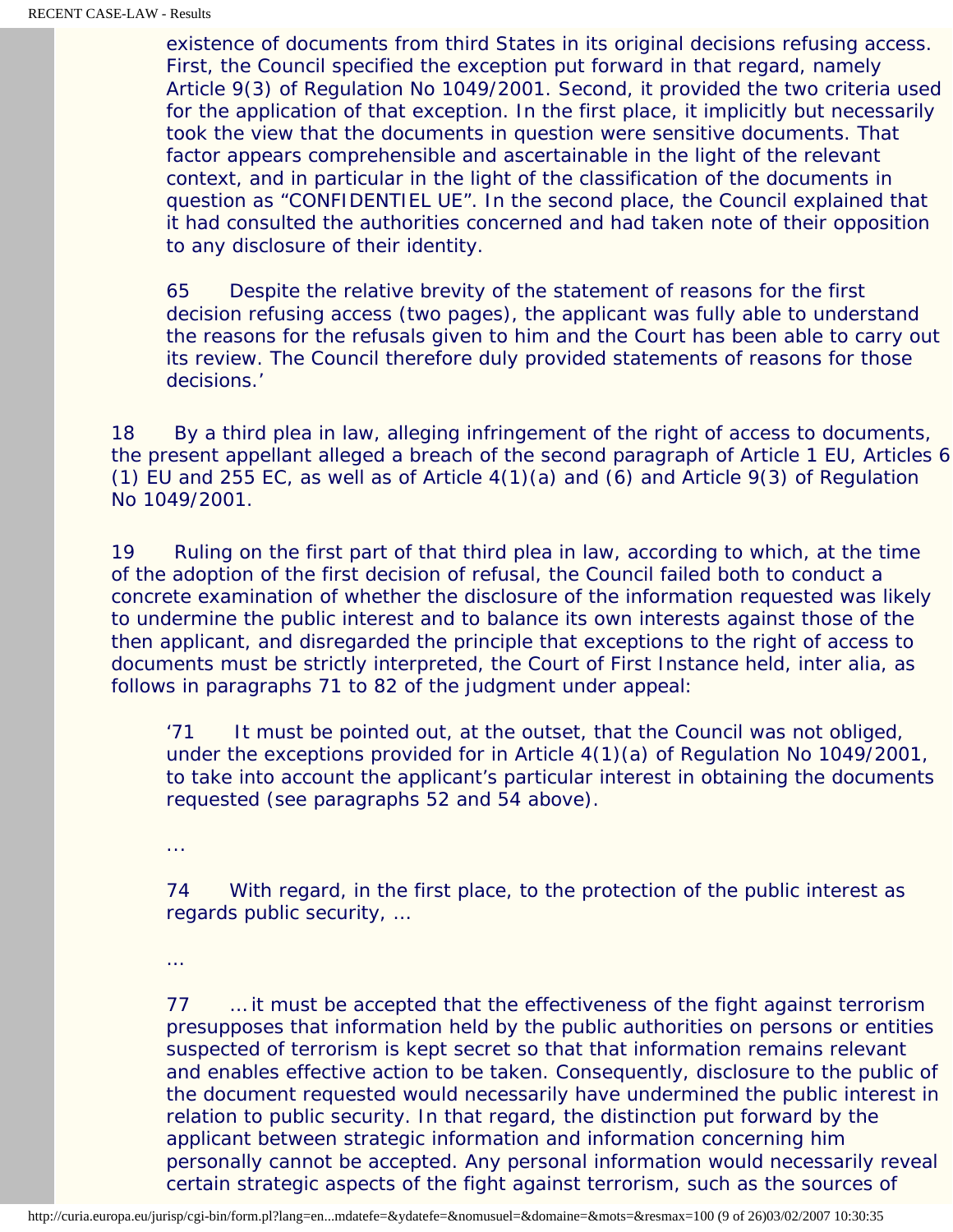information, the nature of that information or the level of surveillance to which persons suspected of terrorism are subjected.

78 The Council did not, therefore, make a manifest error of assessment in refusing access to report 13 441/02 for reasons of public security.

79 With regard, in the second place, to the protection of the public interest as regards international relations, it is obvious, in the light of Decision 2002/848 and Regulation No 2580/2001, that its purpose, namely the fight against terrorism, falls within the scope of international action arising from United Nations Security Council resolution 1373 (2001) of 28 September 2001. As part of that global response, States are called upon to work together. The elements of that international cooperation are very probably, or even necessarily, to be found in the document requested. In any event, the applicant has not disputed the fact that third States were involved in the adoption of Decision 2002/848. On the contrary, he has requested that the identity of those States be disclosed to him. It follows that the document requested does fall within the scope of the exception relating to international relations.

80 That international cooperation concerning terrorism presupposes a confidence on the part of States in the confidential treatment accorded to information which they have passed on to the Council. In view of the nature of the document requested, the Council was therefore able to consider, rightly, that disclosure of that document could compromise the position of the European Union in international cooperation concerning the fight against terrorism.

81 In that regard, the applicant's argument – to the effect that the mere fact that third States are involved in the activities of the institutions cannot justify application of the exception in question – must be rejected for the reasons set out above. Contrary to what that argument assumes, the cooperation of third States falls within a particularly sensitive context, namely the fight against terrorism, which justifies keeping that cooperation secret. Moreover, read as a whole, the decision makes it clear that the States concerned even refused to allow their identity to be disclosed.

82 It follows that the Council did not make a manifest error of assessment in considering that disclosure of the document requested was likely to undermine the public interest as regards international relations.'

20 Ruling on the third part of the third plea in law, to the effect that a strict interpretation of the 'authorship rule' would require the Council to disclose the identity of the States which submitted documents relating to Decision 2002/848 as well as the exact nature of those documents in order to enable the then applicant to apply to their authors for access to those documents, the Court of First Instance ruled as follows in paragraphs 91 to 99 of the judgment under appeal:

'91 It should be noted at the outset that the applicant's argument is essentially based on old case-law relating to the Code of conduct of 6 December 1993 concerning public access to Council and Commission documents (OJ 1993 L 340, p. 41; "the code of conduct") implemented by Council Decision 93/731/EC of 20 December 1993 on public access to Council documents (OJ 1993 L 340, p.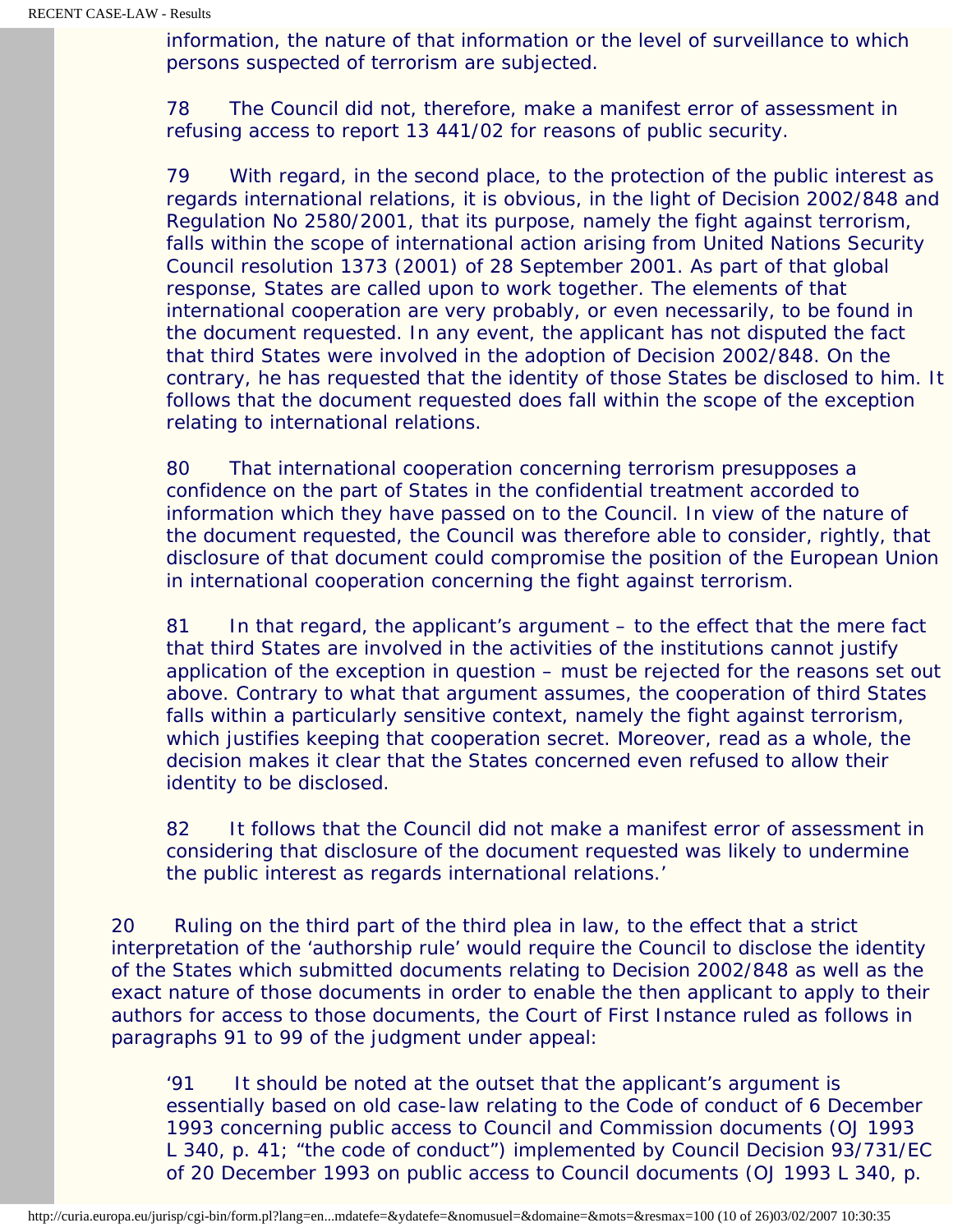43) and by Commission Decision 94/90/ECSC, EC, Euratom of 8 February 1994 on public access to Commission documents (OJ 1994 L 46, p. 58).

92 Under the code of conduct, where the author of the document held by an institution was a third person, the application for access was to be sent direct to that person. The Court concluded from this that the institution was required to inform the person concerned of the identity of the author of the document so that he could contact that author directly ([Case C-41/00 P] *Interporc* v *Commission* [[2003] ECR I-2125], paragraph 49).

93 However, under Article 4(4) and (5) of Regulation No 1049/2001, it is for the institution in question itself to consult the third party who is the author unless the correct response, affirmative or negative, to the request for access is inherently obvious. In the case of the Member States, they may request that their agreement be provided.

94 The authorship rule, as referred to in the code of conduct, therefore underwent a fundamental change in Regulation No 1049/2001. As a result, the identity of the author assumes much less importance than under the previous rules.

95 In addition, for sensitive documents, Article 9(3) of Regulation No 1049/2001 provides that such documents "shall be recorded in the register or released only with the consent of the originator". It must therefore be held that sensitive documents are covered by a derogation the purpose of which is clearly to guarantee the secrecy of their content and even of their existence.

96 The Council was therefore not obliged to disclose the documents in question, of which States are the authors, relating to the adoption of Decision 2002/848, including the identity of those authors, in so far as, firstly, those documents are sensitive documents and, secondly, the States responsible for them have refused to agree to their disclosure.

97 It must be observed that the applicant disputes neither the legal basis put forward by the Council, namely Article 9(3) of Regulation No 1049/2001, which implies that the documents concerned are considered to be sensitive, nor the fact that the Council obtained an adverse opinion from the States responsible for the documents concerned.

98 For the sake of completeness, there is no doubt that the documents in question are sensitive documents. ... Moreover, in view of the presumption of legality attaching to any statement of an institution, it should be noted that the applicant has not adduced any evidence that the Council's statement – that it had received an adverse opinion from the States concerned – is erroneous.

99 Consequently, the Council was fully entitled to refuse to disclose the documents in question, including the identity of their authors.'

 **The appeal**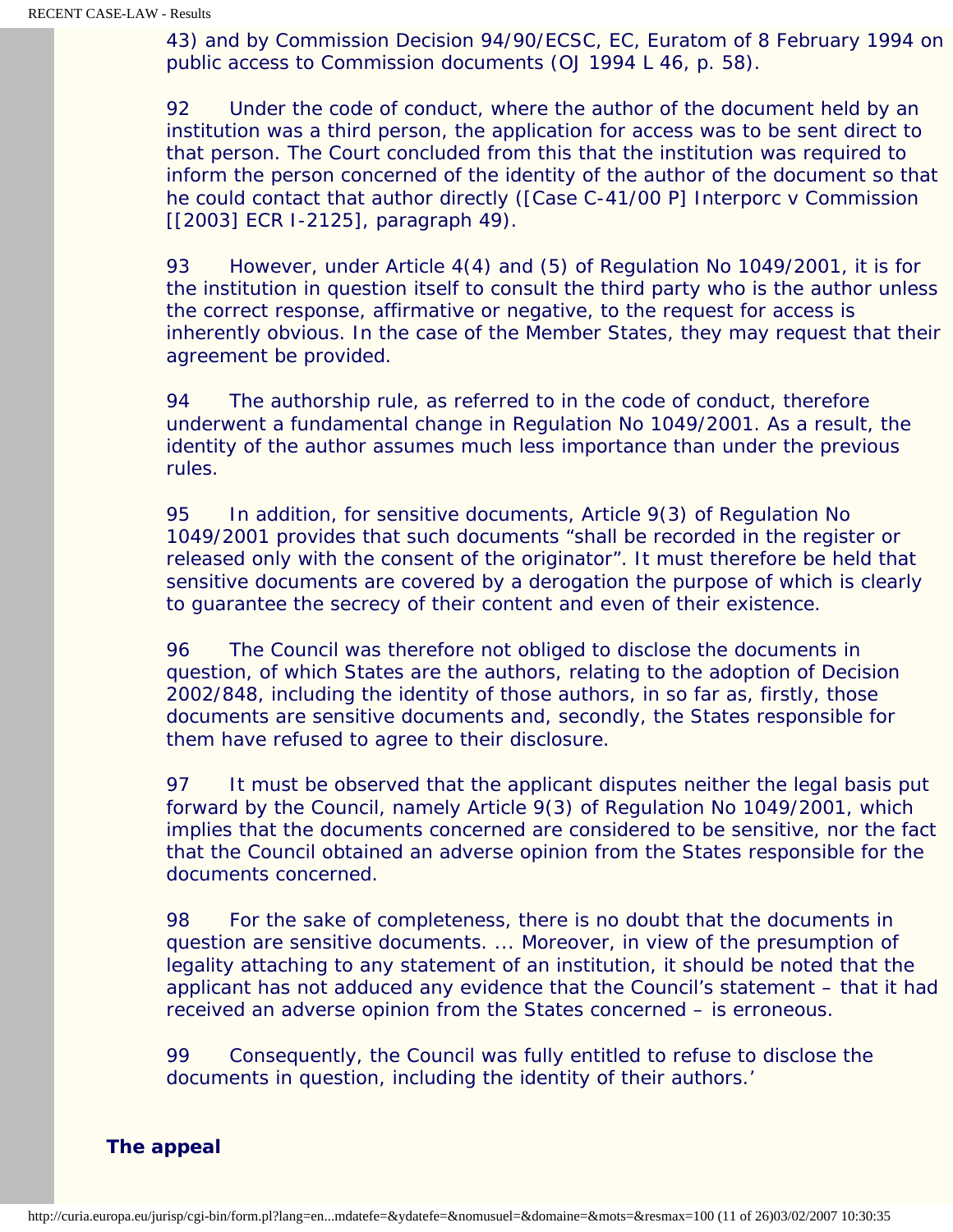21 On his appeal, in support of which he advances five grounds, the appellant claims that the Court should set aside the judgment under appeal and itself dispose of the proceedings by granting the forms of order sought at first instance for annulment of the decisions refusing access. The appellant also seeks an order that the Council pay the costs.

22 The Council claims that the Court should dismiss the appeal and order the appellant to pay the costs.

#### *The appeal in so far as it relates to Cases T•150/03 and T•405/03*

23 It should be recalled at the outset that, according to settled case-law, it follows from Article 225 EC, the first paragraph of Article 58 of the Statute of the Court of Justice and Article 112(1)(c) of the Court's Rules of Procedure that an appeal must indicate precisely the contested elements of the judgment which the appellant seeks to have set aside and also the legal arguments specifically advanced in support of the appeal (Case C•131/03 P *Reynolds Tobacco and Others* v *Commission* [2006] ECR I-0000, paragraph 49 and the case-law there cited).

24 In this case, although the appellant seeks, in his notice of appeal, to have the judgment under appeal set aside in so far as it disposes of Cases T•110/03, T•150/03 and T•405/03, the five grounds of appeal are directed exclusively against the reasons on which the Court of First Instance relied for the purpose of dismissing the application in Case T•110/03. Those grounds of appeal, in contrast, contain no criticism of the grounds on which the Court of First Instance relied in deciding to dismiss the applications in Cases T•150/03 and T•405/03.

25 In those circumstances, the appeal must be dismissed as inadmissible to the extent to which it seeks to have the judgment under appeal set aside in so far as it dismissed the applications in Cases T•150/03 and T•405/03.

 *The appeal in so far as it relates to Case T•110/03*

 The first ground of appeal, alleging breach of Articles 220 EC, 225 EC and 230 EC, as well as of the rights of the defence, the right to a fair hearing and the right to effective judicial protection

The appellant's arguments

26 By the first part of the first ground of appeal, the appellant submits that, by ruling, in paragraphs 46 and 47 of the judgment under appeal, that the Council enjoys an unlimited discretion to refuse access to documents on the basis of the exceptions relating to the protection of the public interest provided for in Article 4(1)(a) of Regulation No 1049/2001 and that the Court's review of such discretion is limited to verifying whether the procedural rules and the duty to state reasons have been complied with, the facts have been accurately stated, and whether there has been a manifest error of assessment of the facts or a misuse of powers, the Court of First Instance unduly limited the scope of the full legal review incumbent upon it under Article 230 EC. Article 67(3) of the Rules of Procedure of the Court of First Instance also allows that Court to base its review on the content of documents to which access has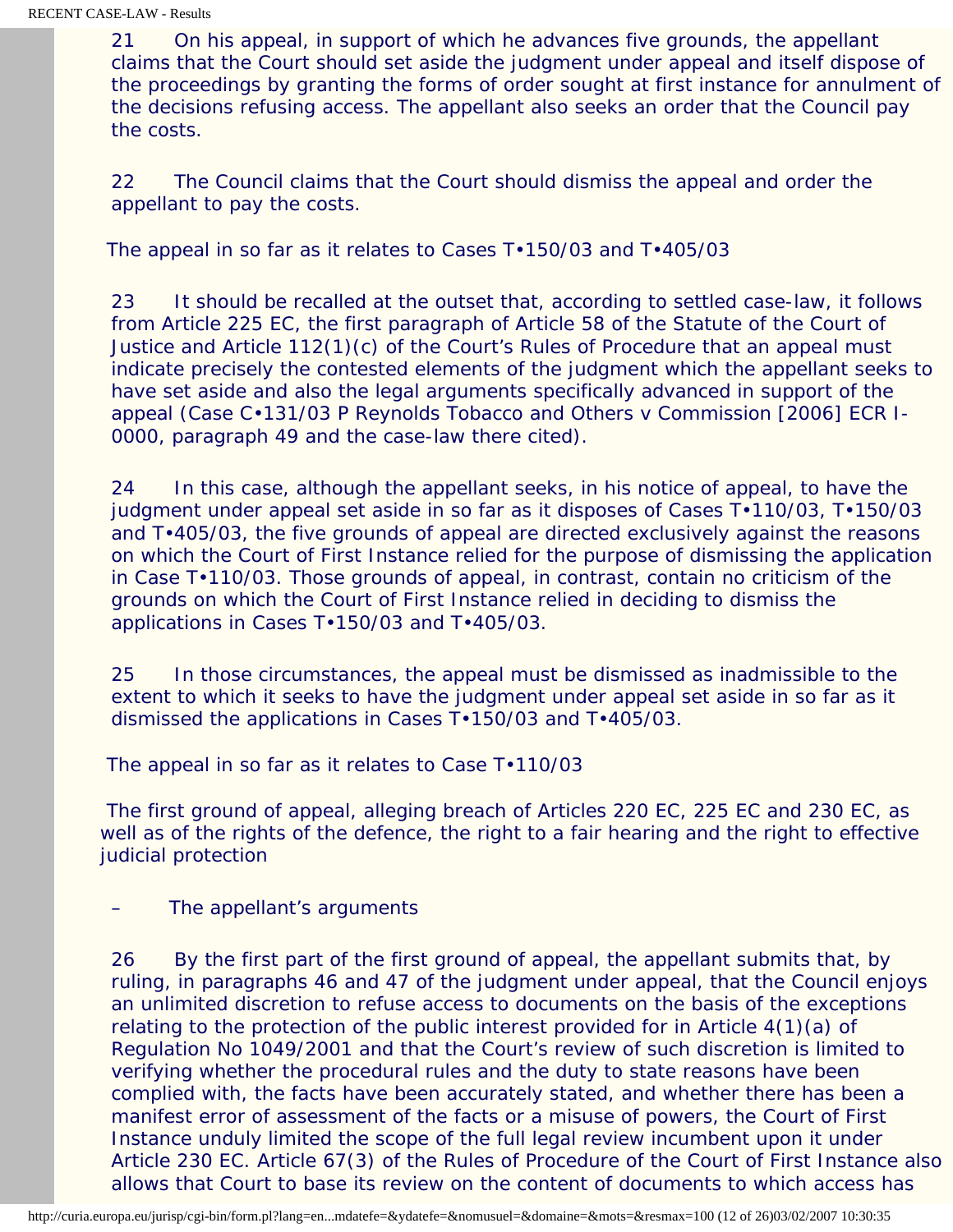been refused, which also confirms that the Court of First Instance is bound to carry out a full review of the legality of the institutions' decisions in respect of public access to their documents.

27 In the alternative, the appellant submits that such a full review of legality is justified at least in the light of the particular facts of this case, which differs in three respects from the case which gave rise to the judgment in *Hautala* v *Council*, to which paragraphs 46 and 47 of the judgment under appeal refer. First, the documents requested and the first decision refusing access fall entirely within the scope of the EC Treaty and not within that of the common foreign and security policy set out in Title V of the EU Treaty. Secondly, those documents are not for internal use, but are intended to inform the legislative process, and should therefore be given wider access. Thirdly, the appellant has a legitimate interest in obtaining access to those documents, which concern him personally and have led to his inclusion on the list at issue.

28 By holding, in regard to that third point, in paragraph 52 of the judgment under appeal, that the particular interest which may be asserted by a requesting party in obtaining access to a document concerning him personally cannot be taken into account when applying the mandatory exceptions provided for by Article 4(1)(a) of Regulation No 1049/2001, the Court of First Instance made two errors of law.

29 First, it failed to carry out its review from the point of view of the general principle stated in Article 6(3)(a) of the ECHR, under which 'everyone, charged with a criminal offence has the … [right] to be informed, promptly … and in detail, of the nature and cause of the accusation against him', notwithstanding the fact that the appellant comes within the terms of such provision because of his inclusion on the list at issue. Second, by thus ignoring the appellant's particular interest, the Court of First Instance disregarded the rule that the decision relating to an application for access to the institutions' documents should be taken after an examination of the particular facts of each case.

30 By the second part of the first ground of appeal, the appellant maintains that, by failing to examine the legality of the first decision refusing access in the light of the principle set out in Article 6(3)(a) of the ECHR and to address his arguments on that point, the Court of First Instance infringed the rights of the defence and the general principle guaranteeing the right to a fair trial.

31 By the third part of the first ground of appeal, the appellant submits that, by limiting the scope of the review of legality and by failing to uphold the argument alleging failure to comply with the principle set out in Article 6(3)(a) of the ECHR, the Court of First Instance also infringed the right to an effective legal remedy which the appellant has under Article 13 of the ECHR.

– Findings of the Court

32 So far as the first part of the first ground of appeal is concerned, it is clear from the Court's case-law that the scope of the review of legality incumbent on the Community Courts under Article 230 EC can vary according to the matters under consideration.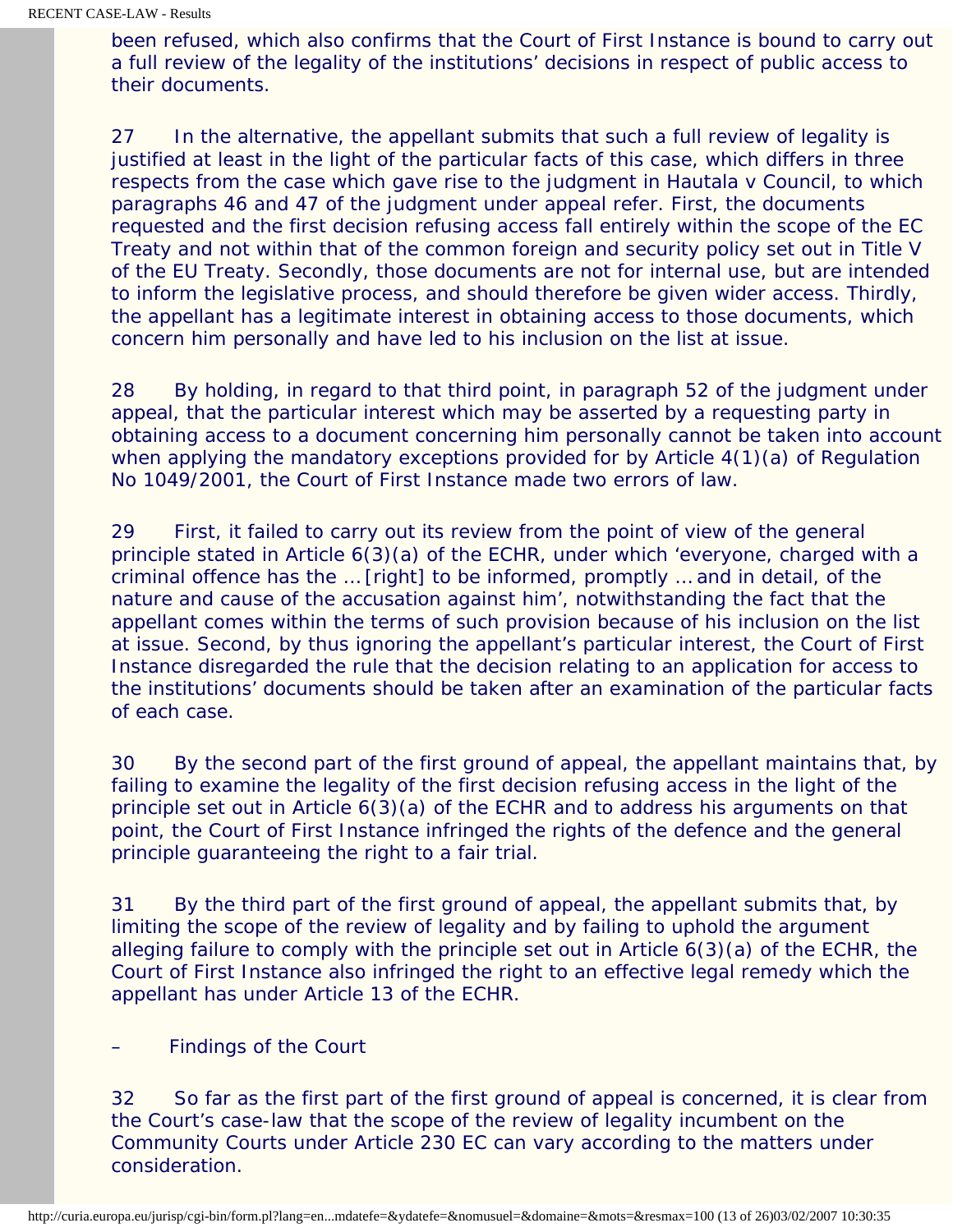33 With regard to judicial review of compliance with the principle of proportionality, the Court has thus held that the Community legislature must be allowed a broad discretion in areas which involve political, economic and social choices on its part, and in which it is called upon to undertake complex assessments. It concluded from this that the legality of a measure adopted in those fields can be affected only if the measure is manifestly inappropriate having regard to the objective which the competent institution is seeking to pursue (see, in particular, Case C-344/04 *IATA and ELFAA* [2006] ECR I-403, paragraph 80 and the case-law there cited).

34 Contrary to the appellant's submission, the Court of First Instance, in line with that case-law, correctly held, in paragraph 46 of the judgment under appeal, as regards the scope of the judicial review of the legality of a decision of the Council refusing public access to a document on the basis of one of the exceptions relating to the public interest provided for in Article 4(1)(a) of Regulation No 1049/2001, that the Council must be recognised as enjoying a wide discretion for the purpose of determining whether the disclosure of documents relating to the fields covered by those exceptions could undermine the public interest. The Court of First Instance also correctly held, in paragraph 47 of the judgment under appeal, that the Community Court's review of the legality of such a decision must therefore be limited to verifying whether the procedural rules and the duty to state reasons have been complied with, whether the facts have been accurately stated, and whether there has been a manifest error of assessment or a misuse of powers.

35 In the first place, it must be accepted that the particularly sensitive and essential nature of the interests protected by Article 4(1)(a) of Regulation No 1049/2001, combined with the fact that access must be refused by the institution, under that provision, if disclosure of a document to the public would undermine those interests, confers on the decision which must thus be adopted by the institution a complex and delicate nature which calls for the exercise of particular care. Such a decision requires, therefore, a margin of appreciation.

36 Secondly, the criteria set out in Article 4(1)(a) of Regulation No 1049/2001 are very general, since access must be refused, as is clear from the wording of that provision, if disclosure of the document concerned would 'undermine' the protection of the 'public interest' as regards, inter alia, 'public security' or 'international relations'.

37 In that regard, it is clear from an examination of the preparatory documents which preceded the adoption of that regulation that various proposals intended to define more precisely the scope of the public-interest exceptions to which Article 4(1) (a) of that regulation refers, which would undoubtedly have enabled the opportunities for judicial review in regard to the institution's assessment to be correspondingly increased, were not accepted.

38 That is the case, in particular, with regard to the clarification contained in the Proposal of 27 June 2000 for a Regulation of the European Parliament and of the Council regarding public access to European Parliament, Council and Commission documents (OJ 2000 C 177 E, p. 70), a clarification which was intended to restrict the scope of application of those exceptions to cases which could 'significantly undermine' the protection of those interests. That is also the case with regard to the 30th amendment to the abovementioned proposal, contained in the legislative proposal in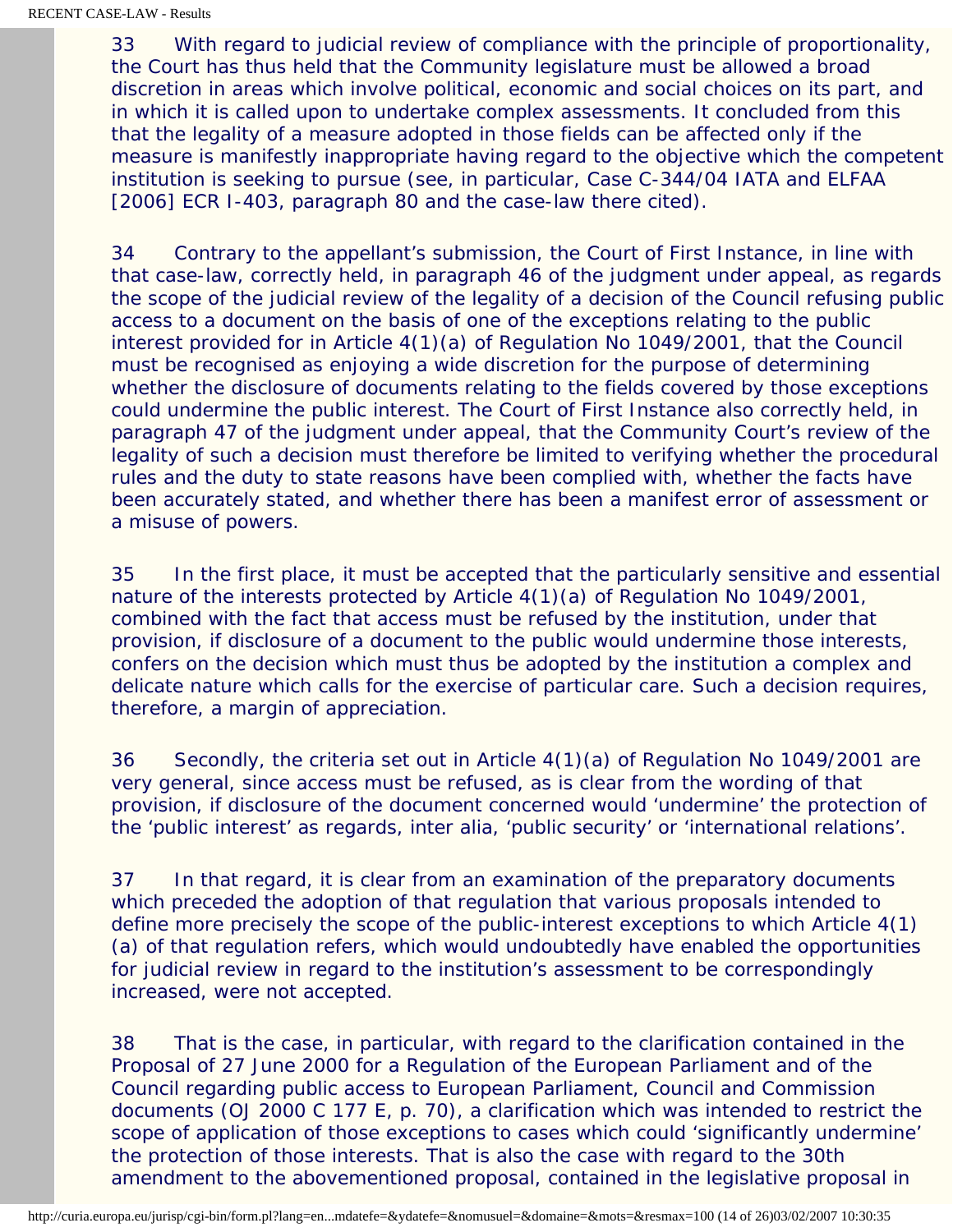the Report of the Committee on Citizens' Freedoms and Rights, Justice and Home Affairs of the European Parliament (A5-0318/2000), where it was suggested that Article 4 be amended in such a way that access would be refused where disclosure of a document could 'significantly' undermine public security or a 'vital interest' relating to the Union's international relations.

39 Thirdly, and as the Council correctly submits, Article 67(3) of the Rules of Procedure of the Court of First Instance does not cast doubt on the correctness of the principles stated in paragraphs 46 and 47 of the judgment under appeal. That provision, which features in Title II, Chapter 3, Section 2, of those Rules, dealing with measures of inquiry, merely provides in its third subparagraph that '[w]here a document to which access has been denied by a Community institution has been produced before the Court of First Instance in proceedings relating to the legality of that denial, that document shall not be communicated to the other parties'. Such a provision is intended, above all, to safeguard the effects of the decision, which has been adopted by an institution, not to disclose a document so long as the Court of First Instance has not decided on the substance of the case, since such non-disclosure is precisely the issue in the dispute submitted to that Court. On the other hand, that procedural provision, even though it shows that the Court may, where appropriate, be required to take cognisance of a document to which the public has been denied access, cannot have any relevance whatever for the purpose of defining the limits of the scope of the judicial review incumbent on the Community Courts under the EC Treaty.

40 As regards, fourth, the appellant's alternative argument based on the alleged particular facts of this case as set out in paragraph 27 of this judgment, these cannot have any influence on the scope of the judicial review which the Court of First Instance was required to undertake in this case.

41 So far as concerns, first, the appellant's assertion that the documents requested contributed in his case to the adoption of an act of a legislative nature, suffice it to observe that, even were it true, such an allegation cannot affect the question whether the disclosure of those documents could undermine the interests protected by Article 4 (1)(a) of Regulation No 1049/2001 or, therefore, the question whether the access sought to such documents should be refused. It is appropriate, in particular, to point out in that regard that, whilst providing that documents drawn up or received in the course of procedures for the adoption of acts which are legally binding in or for the Member States should be made directly accessible, Article 12(2) of that regulation adds, however, that this is so only subject to Articles 4 and 9 thereof.

42 With regard, secondly, to the argument that the appellant seeks to draw from the claim that the documents requested and the first decision refusing access fall entirely within the scope of the EC Treaty and not within that of the common foreign and security policy, suffice it to point out that that claim has not been substantiated in this case. As the Council has pointed out, Decision 2002/848, which included the appellant on the list at issue, is closely linked to Council Common Position 2002/847/ CFSP of 28 October 2002 updating Council Common Position 2001/931/CFSP on the application of specific measures to combat terrorism and repealing Council Common Position 2002/462/CFSP (OJ 2002 L 295, p. 1).

43 As regards, thirdly, the appellant's specific interest in gaining knowledge of the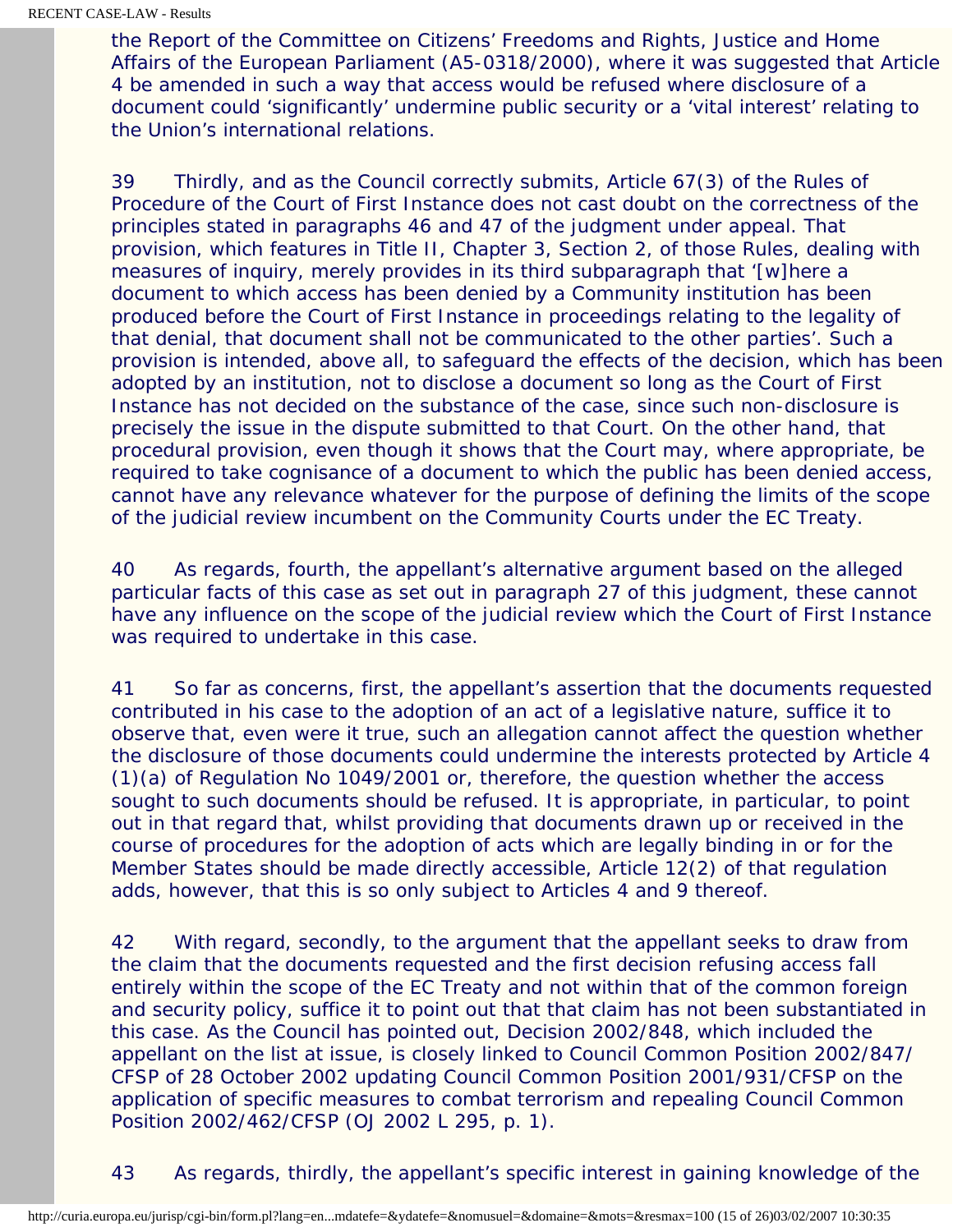documents, disclosure of which was requested, it is to be noted, as the Court of First Instance correctly observed in paragraph 50 of the judgment under appeal, that the purpose of Regulation No 1049/2001 is to give the general public a right of access to documents of the institutions and not to lay down rules designed to protect the particular interest which a specific individual may have in gaining access to one of them.

44 That is clear from, in particular, Articles 2(1), 6(1) and 12(1) of that regulation, as well as from its title and from the 4th and 11th recitals in its preamble. The first of those provisions guarantees, without distinction, the right of access to any citizen of the Union, and any natural or legal person residing or having its registered office in a Member State, the second specifying in that regard that an applicant is not obliged to state reasons for the application. Article 12(1) provides that the institutions are as far as possible to make documents 'directly' accessible to the public in electronic form or through a register. The title of Regulation No 1049/2001 and the 4th and 11th recitals in its preamble also emphasise that the purpose of the regulation is to make the institutions' documents accessible to the 'public'.

45 An analysis of the preparatory documents which led to the adoption of Regulation No 1049/2001 also reveals that consideration was paid to the possibility of extending the subject-matter of that regulation by providing for account to be taken of certain specific interests of which persons could avail themselves in order to obtain access to a particular document. Thus, inter alia, the 31st amendment contained in the legislative proposal in the Report of the Committee on Citizens' Freedoms and Rights, Justice and Home Affairs of the European Parliament suggested the introduction of a new Article 4 (2) in the Commission's Proposal mentioned in paragraph 38 of this judgment, according to which, '[w]hen considering the public interest in the disclosure of the document, the institution shall also take account of the interest raised by a petitioner, complainant or other beneficiary having a right, interest or obligation in a matter'. Similarly, the seventh amendment proposed in the Opinion given by the Committee on Petitions of the European Parliament in the same report sought the insertion of a paragraph in Article 1 of the Commission's Proposal to specify that '[a] petitioner, a complainant, and any other person, natural or legal, whose right, interest or obligation in a matter is concerned (a party) shall also have the right of access to a document which is not accessible to the public, but may influence the consideration of his/her case, as described in this Regulation and in implementing provisions adopted by the institutions'. In that regard, however, it must be stated that none of the suggestions thus formulated was incorporated in the provisions of Regulation No 1049/2001.

46 Moreover, it is clear from the wording of Article 4(1)(a) of Regulation No 1049/2001 that, as regards the exceptions to the right of access provided for by that provision, refusal of access by the institution is mandatory where disclosure of a document to the public would undermine the interests which that provision protects, without the need, in such a case and in contrast to the provisions, in particular, of Article 4(2), to balance the requirements connected to the protection of those interests against those which stem from other interests.

47 It follows from the foregoing that the Court of First Instance was correct to hold, in paragraph 52 of the judgment under appeal, that the particular interest of an applicant in obtaining access to documents cannot be taken into account by the institution called upon to rule on the question whether the disclosure to the public of those documents would undermine the interests protected by Article 4(1)(a) of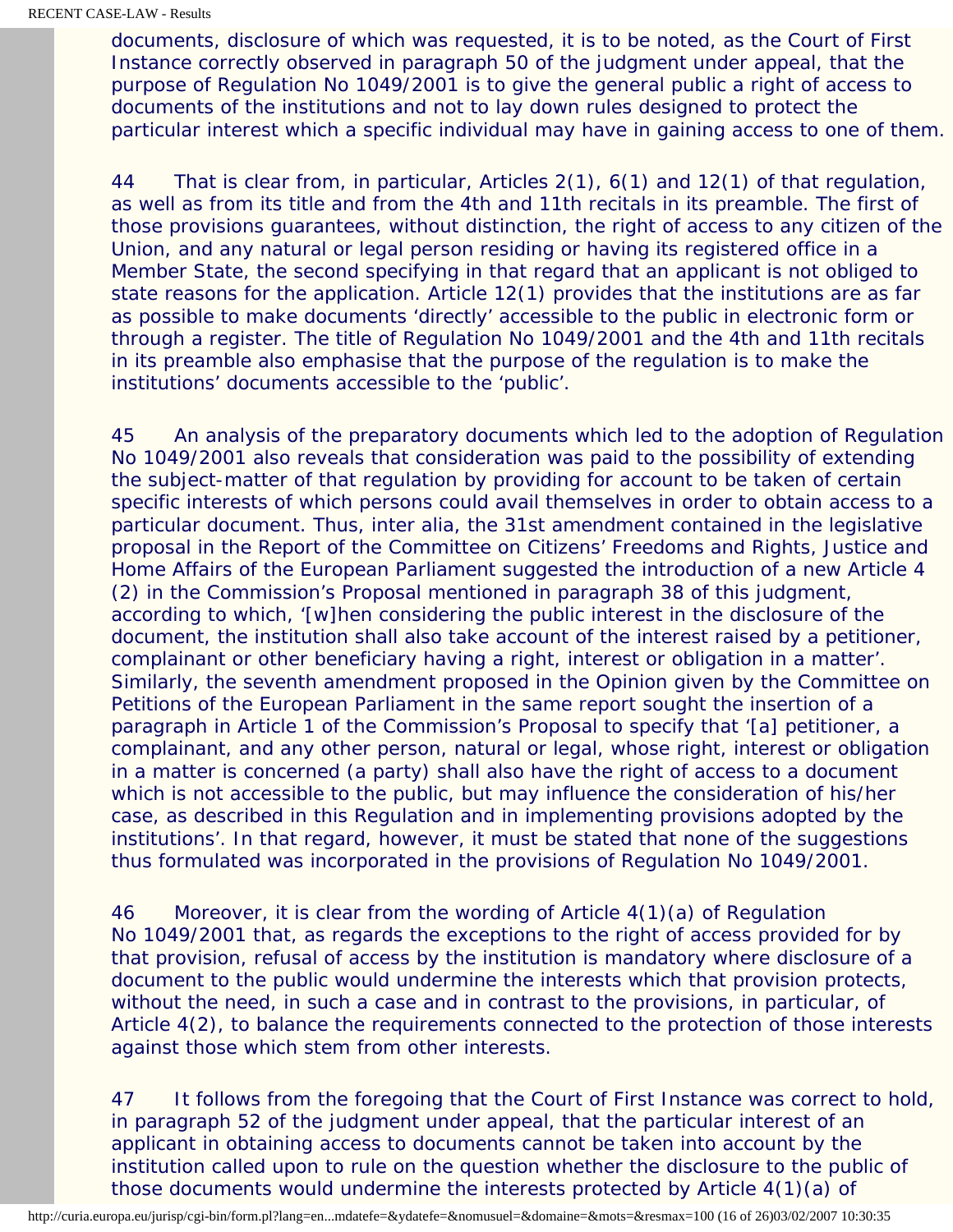Regulation No 1049/2001 and to refuse, if that is the case, the access requested.

48 Even assuming that the appellant has, as he maintains, a right to be informed in detail of the nature and cause of the accusation made against him, which led to his inclusion on the list at issue, and even if such right entailed access to documents held by the Council, it is thus sufficient to point out that such a right could not be exercised, as the Court of First Instance correctly held in paragraphs 52 to 55 of the judgment under appeal, by having recourse to the mechanisms for public access to documents implemented by Regulation No 1049/2001.

49 In light of all of the foregoing, the first part of the first ground of appeal must be held to be unfounded.

50 The same applies to the second part of the first ground of appeal, which alleges an infringement of the rights of the defence on the ground that the Court of First Instance did not address the appellant's argument that his right to be informed in detail of the nature and cause of the accusation against him had been infringed. In that regard, suffice it to note that, as will already be clear from what has been said in paragraph 48 of this judgment, that argument was indeed examined and rejected by the Court of First Instance in paragraphs 52 to 55 of the judgment under appeal.

51 By the third part of the first ground of appeal, the appellant alleges infringement of his right to an effective legal remedy against the interference with his right to be informed in detail of the nature and cause of the accusation made against him by reason of his inclusion on the list at issue.

52 In that regard, however, it is appropriate to point out that, as is clear from paragraph 48 of this judgment, such a right to be informed, assuming it to be established, cannot be exercised by having recourse to the mechanisms for access to documents provided for under Regulation No 1049/2001. It follows that no breach of such a right can result from a decision refusing access adopted under that regulation or, therefore, give rise to judicial censure, in favour of an application for annulment against such a decision. Accordingly, the third part of the first ground of appeal must be held to be unfounded.

53 It follows from all the foregoing that the first ground of appeal relied upon by the appellant in support of his appeal is unfounded in all of its three parts and must for that reason be rejected in its entirety.

 The second ground of appeal, alleging infringement of the right of access to documents by reason of the misconstruction of the first and third indents of Article 4(1)(a) of Regulation No 1049/2001 and the misapplication of Article 4(6)

– The appellant's arguments

54 By the first part of the second ground of appeal, the appellant submits that the Court of First Instance misapplied the exception based on the protection of the public interest as regards public security, provided for in the first indent of Article 4(1)(a) of Regulation No 1049/2001, and therefore infringed his right of access to the documents.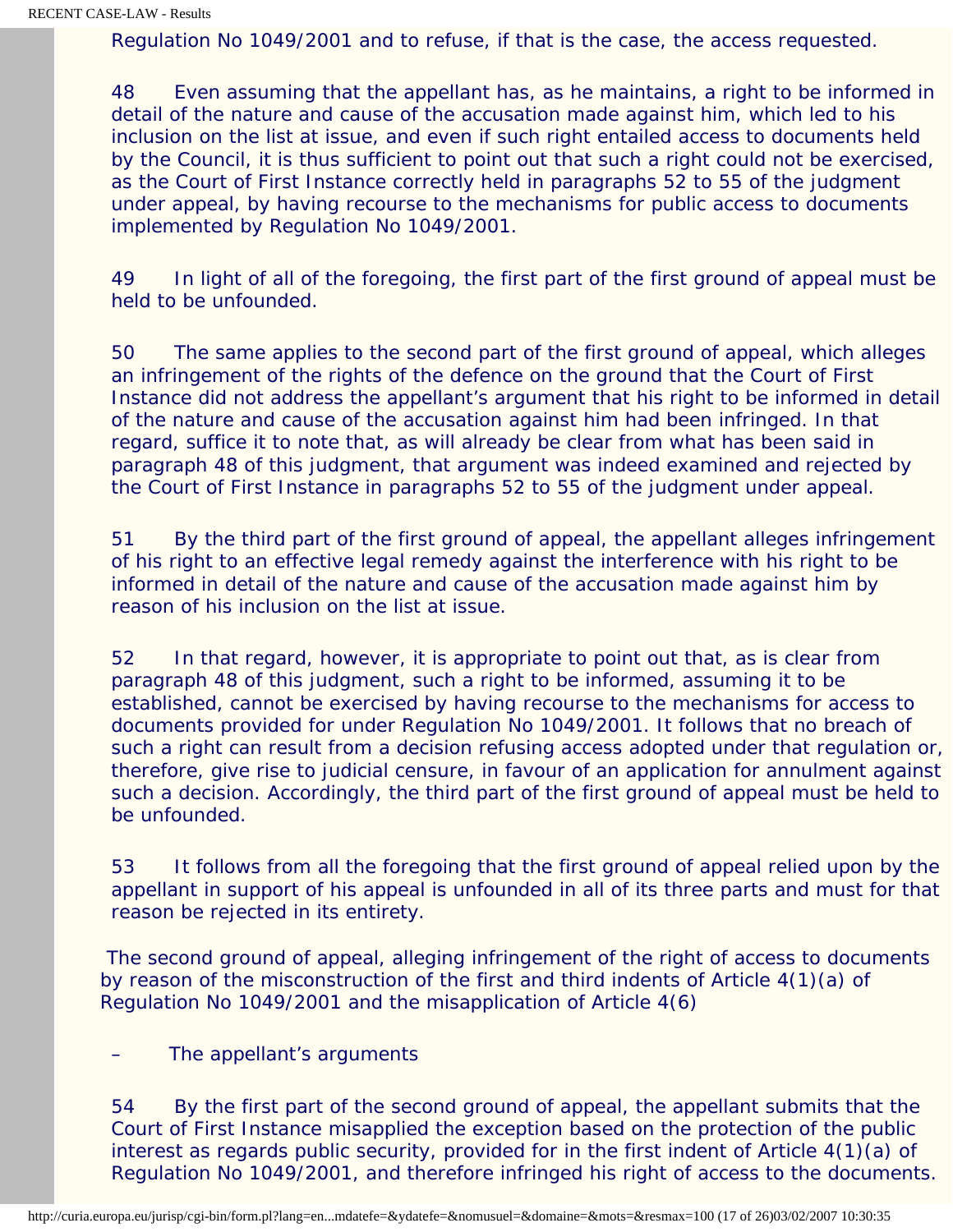55 The analysis by the Court of First Instance in paragraphs 77 to 81 of the judgment under appeal, according to which all information held by the public authorities on persons suspected of terrorism must by definition remain secret, disregards the requirement that exceptions to a rule must be strictly construed and renders the principle of transparency wholly inoperative.

56 By the second part of the second ground of appeal, the appellant argues that the Court of First Instance also misapplied the exception based on the protection of the public interest as regards international relations, provided for in the third indent of Article 4(1)(a) of Regulation No 1049/2001.

57 First, the Court of First Instance's interpretation in that connection in paragraph 79 of the judgment under appeal also disregards the requirement that any exception must be strictly construed.

58 Second, by starting from the false premiss that the documents in question originated in non-member countries, whereas they in fact emanated from Member States, the Court of First Instance, in paragraphs 80 and 81 of the judgment under appeal, misconstrued the meaning of 'international relations' by applying it in respect of information transmitted to the Council by Member States, whereas that concept covers only the relations between the Union and non-member countries.

59 Third, the Court of First Instance's finding that the non-disclosure of the documents requested is justified on the ground that cooperation between the Union and non-member countries must remain secret is mistaken inasmuch as the existence of such cooperation with the Republic of the Philippines was public knowledge.

60 By the third part of the second ground of appeal, the appellant submits that the Court of First Instance erred in law in holding that the Council was entitled to refuse to disclose the identity of the non-member countries which had submitted documents to that institution, whereas his application and the first decision refusing access obviously related to the identity of Member States. In so doing, the Court of First Instance misconstrued Article 4(6) of Regulation No 1049/2001 by failing to examine and to censure the refusal to allow the appellant partial access.

– Findings of the Court

61 As is clear from Article 1 of Regulation No 1049/2001, read, in particular, in the light of the fourth recital in the preamble, the purpose of the regulation is to give the fullest possible effect to the right of public access to documents held by the institutions.

62 However, it also follows from that regulation, particularly from the 11th recital in its preamble and from Article 4, which provides for a scheme of exceptions in that regard, that the right of access to documents is nonetheless subject to certain limitations based on grounds of public or private interest.

63 As they derogate from the principle of the widest possible public access to documents, such exceptions must, as the appellant has correctly observed, be interpreted and applied strictly (see, to that effect, *Netherlands and van der Wal* v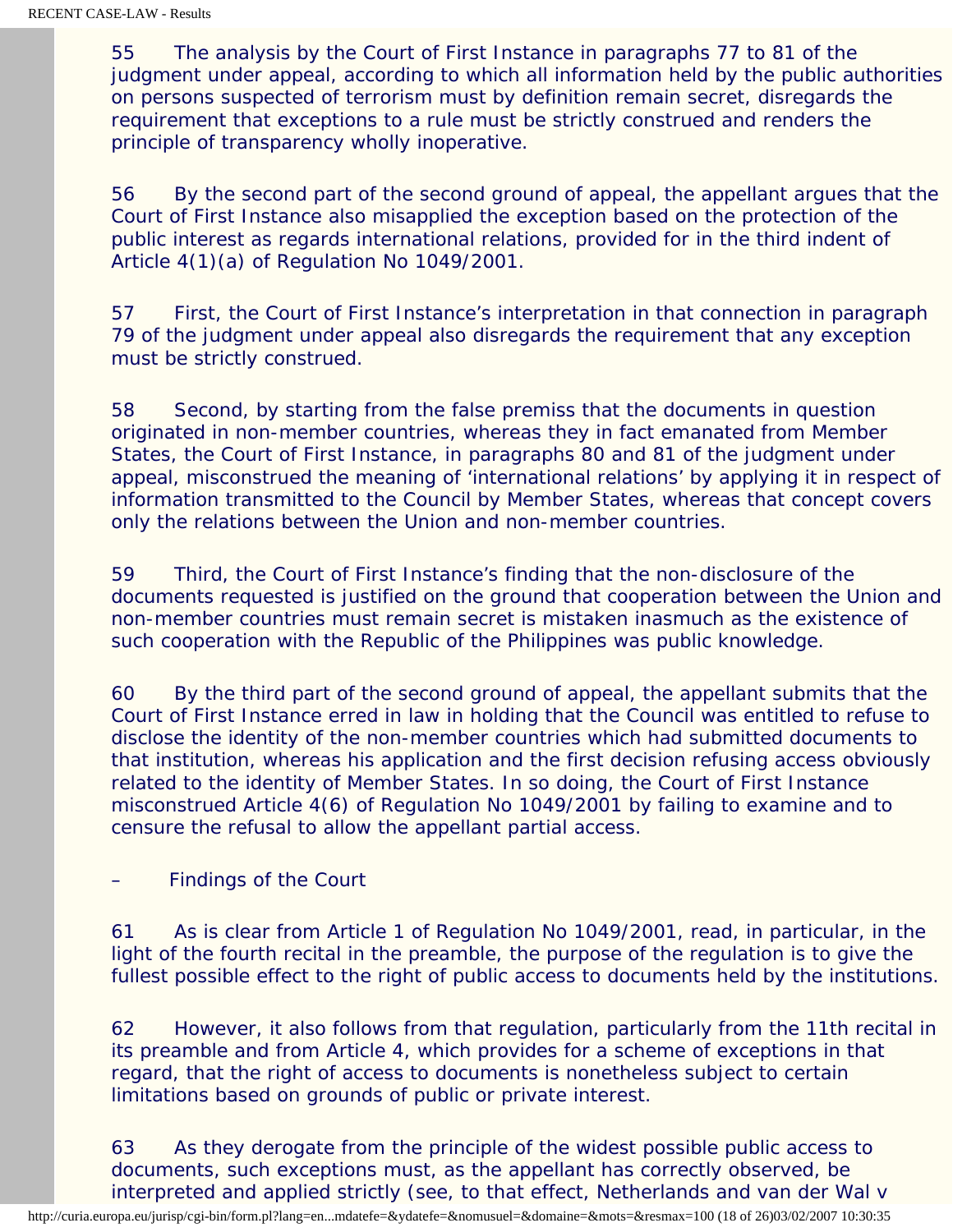*Commission*, paragraph 27).

64 In that regard, however, it must be pointed out that, as is already clear from paragraph 34 of this judgment, such a principle of strict construction does not, in respect of the public-interest exceptions provided for in Article 4(1)(a) of Regulation No 1049/2001, preclude the Council from enjoying a wide discretion for the purpose of determining whether disclosure of a document to the public would undermine the interests protected by that provision. For the reasons stated by the Court in its examination of the first ground of appeal, the review by the Court of First Instance of the legality of a Council decision refusing access to a document on the basis of one of those exceptions is limited to verifying whether the procedural rules and the duty to state reasons have been complied with, whether the facts have been accurately stated and whether there has been a manifest error of assessment or a misuse of powers.

65 With the benefit of those preliminary considerations, it must be held, as regards the first part of the second ground of appeal, that, contrary to the appellant's submission and as the Council correctly contends, the Court of First Instance did not err in law in paragraphs 77 and 78 of the judgment under appeal.

66 Indeed, the Court of First Instance having found, in paragraph 77 of the judgment under appeal, that it could readily be accepted that documents held by the public authorities concerning persons or entities suspected of terrorism and coming within the category of sensitive documents as defined by Article 9 of Regulation No 1049/2001 must not be disclosed to the public in order not to prejudice the effectiveness of the operational fight against terrorism and thereby undermine the protection of public security, it could correctly conclude therefrom, in paragraph 78 of the judgment, that the Council did not make a manifest error of assessment in refusing access to the documents requested on the ground that their disclosure would undermine the public interest as regards public security.

67 With regard to the second part of the second ground of appeal, alleging misapplication of the exception relating to international relations provided for in the third indent of Article 4(1)(a) of Regulation No 1049/2001, it must, by contrast, be accepted at the outset, without the need to examine the other arguments relied on by the appellant in connection with that part of that ground of appeal, that, by basing its reasoning on the circumstance that documents had been submitted to the Council by non-member countries, whereas it is clear from the case-file, as indeed the Council accepts, that such documents emanated from Member States, the judgment of the Court of First Instance is vitiated by a distortion of the facts.

68 It is also clear that such distortion in this instance vitiated, to a very great extent, the reasoning developed in paragraphs 79 to 81 of the judgment under appeal, following which the Court of First Instance concluded, in paragraph 82, that the Council had not made a manifest error of assessment in taking the view that disclosure of the document in respect of which disclosure was sought was likely to undermine the public interest as regards international relations.

69 It is settled case-law that such a distortion of the facts can be relied on as a ground of appeal and may lead to annulment of the judgment vitiated by it.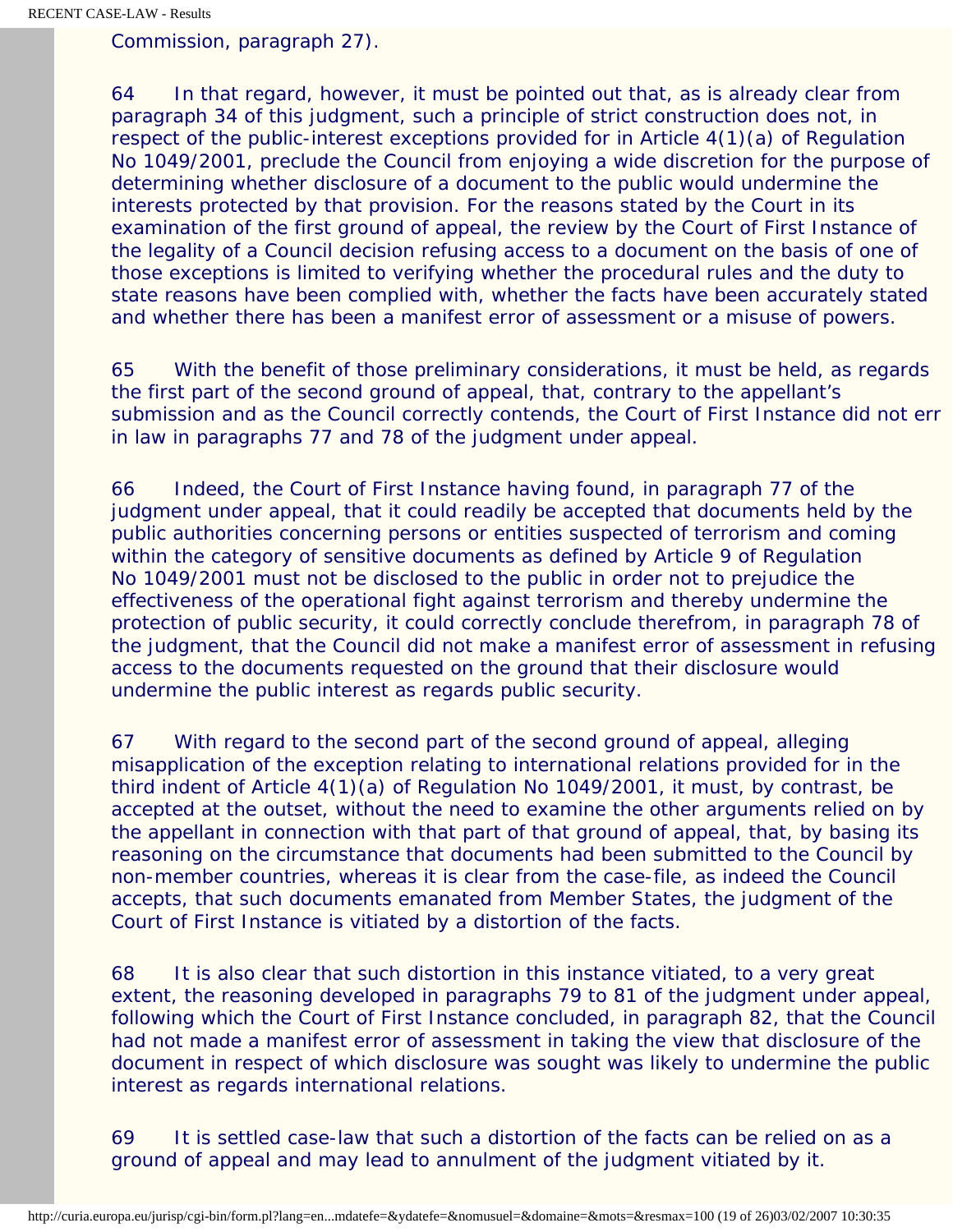70 In the present case, however, it must be noted that, as is clear from paragraphs 65 and 66 of this judgment, the Court of First Instance correctly held that the first decision refusing access was validly based on the public-interest exception as regards public security under the first indent of Article 4(1)(a) of Regulation No 1049/2001.

71 It must therefore be held that, even if the Court of First Instance had not distorted the facts in the manner described in paragraph 67 of this judgment, and supposing that it would, in that case, have concluded that the Council had been wrong to base its decision on the public-interest exception as regards international relations, that conclusion could not have led to the annulment by the Court of First Instance of the first decision refusing access, as that decision in fact remains valid in the light of the public-interest exception relating to public security.

72 In view of the foregoing, the distortion of the facts which vitiates the judgment under appeal does not affect the operative part of that judgment, with the result that it need not be annulled on that ground (see, to that effect, Joined Cases C•442/03 P and C•471/03 P *P & O European Ferries (Vizcaya) and Diputación Foral de Vizcaya* v *Commission* [2006] ECR I-0000, paragraphs 133 and 134).

73 By the third part of the second ground of appeal, the appellant also alleges distortion of the facts by the Court of First Instance in confusing non-member countries and Member States. He submits that, because of that confusion, the Court of First Instance failed to censure the refusal of partial access by the first decision refusing access in regard to the identity of the States which had sent documents to the Council.

74 In that regard, it is, however, sufficient to note that, contrary to the appellant's submission, that confusion had no effect on the reasoning which led the Court of First Instance to hold, in paragraph 99 of the judgment under appeal, that the Council was entitled to refuse to disclose the identity of the States which had drafted the documents in question.

75 As is clear from paragraphs 95 to 97 of the judgment under appeal, the Court of First Instance based its reasoning in that respect on the fact that, under Article 9(3) of Regulation No 1049/2001, the provision upon which the Council relied in the first decision refusing access, sensitive documents may be disclosed only with the consent of the originator, which was lacking in this case. As the Advocate General noted in points 58 and 59 of his Opinion, Article 9(3) applies equally to documents originating in Member States and in non-member countries.

76 It follows from all of the foregoing that the second ground of appeal relied upon by the appellant in support of his appeal is unfounded in all of its parts and must therefore be rejected in its entirety.

The third ground of appeal, alleging infringement of the duty to state reasons

– The appellant's arguments

77 The appellant first of all argues that, so far as concerns both of the exceptions relied upon by the Council to justify the refusal of access to the documents in question,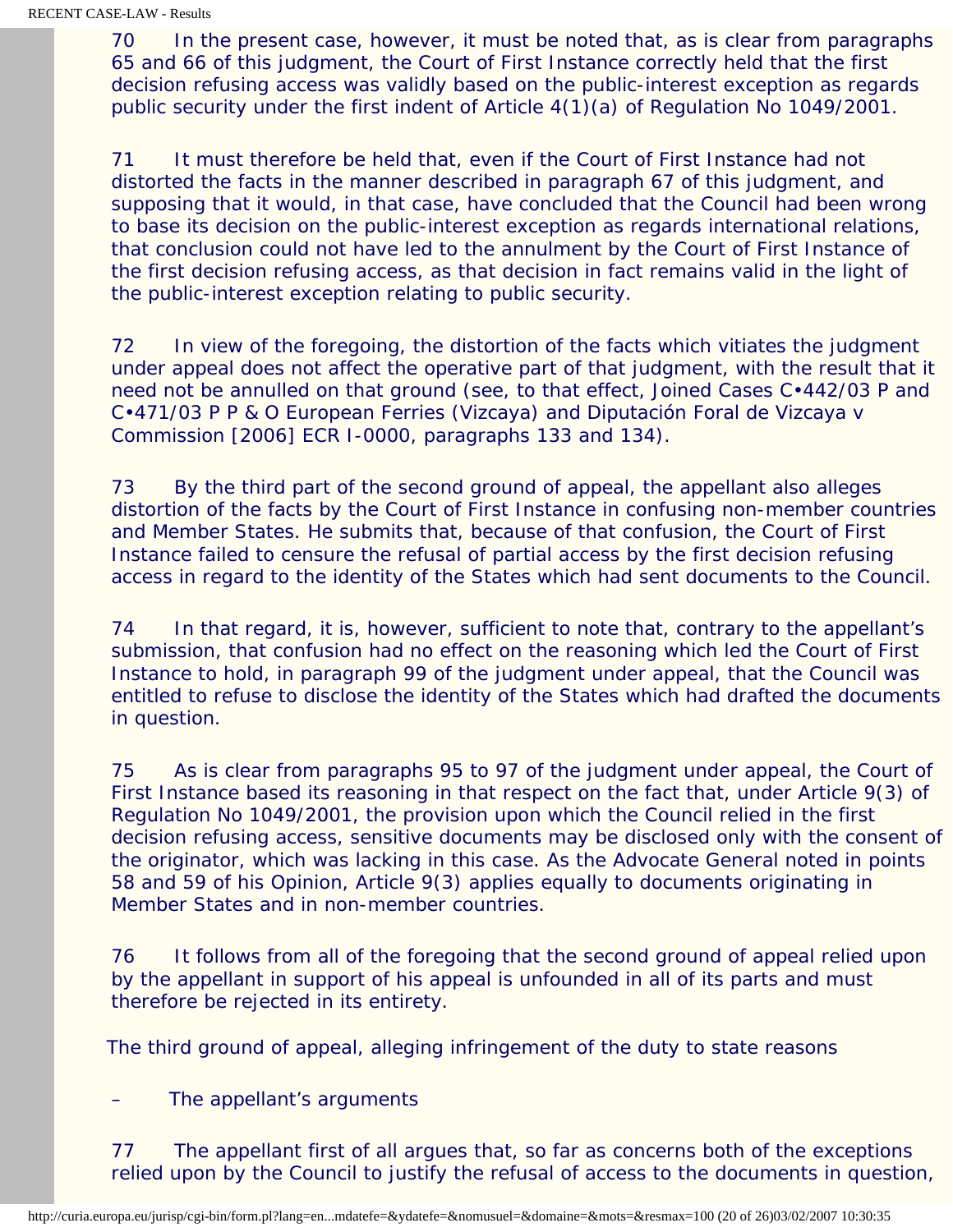the Court of First Instance was wrong to satisfy itself, as is evident from paragraphs 62 and 65 of the judgment under appeal, with the unduly brief and formulaic reasoning contained in that regard in the first decision refusing access, while at the same time supplementing it with its own reasoning in paragraphs 77, 80 and 81 of that judgment.

78 As regards, next, the refusal of partial access, the Court of First Instance also accepted as sufficient, contrary to Article 253 EC, a statement of reasons in a standard formula, as is clear from paragraph 63 of the judgment under appeal.

79 Finally, with regard to the refusal to disclose the identity of the States which communicated the information in question, the Court of First Instance's confusion between Member States and non-member countries meant that it completely failed to review the reasoning that disclosure of the identity of the States concerned would threaten the public interest as regards public security or international relations, such failure of review constituting a breach of both Article 253 EC and Article 230 EC.

# – Findings of the Court

80 As is clear from settled case-law, the statement of reasons required by Article 253 EC must be appropriate to the act at issue and must disclose in a clear and unequivocal fashion the reasoning followed by the institution which adopted the measure in question in such a way as to enable the persons concerned to ascertain the reasons for the measure and to enable the competent Community Court to exercise its power of review. The requirements to be satisfied by the statement of reasons depend on the circumstances of each case, in particular the content of the measure in question, the nature of the reasons given and the interest which the addressees of the measure, or other parties to whom it is of direct and individual concern, may have in obtaining explanations. It is not necessary for the reasoning to go into all the relevant facts and points of law, since the question whether the statement of reasons meets the requirements of Article 253 EC must be assessed with regard not only to its wording but also to its context and to all the legal rules governing the matter in question (see, in particular, *Interporc* v *Commission*, paragraph 55 and the case-law there cited).

81 In the present case, the Court of First Instance correctly applied those principles and did not err in law in deciding that, brief though it may be, as regards both the total refusal of access and the refusal of partial access to the documents in respect of which disclosure was sought, the reasoning of the first decision refusing access was still adequate in the light of the context of the case and sufficient to enable the appellant to ascertain the reasons for the refusal and the Court of First Instance to carry out the review of legality incumbent upon it.

82 As the Court of First Instance correctly held in paragraphs 62 and 63 of the judgment under appeal, and as the Council contends before this Court, such brevity is justified, in particular, by the need not to undermine the sensitive interests protected by the exceptions to the right of access established by the first and third indents of Article 4(1)(a) of Regulation No 1049/2001 through disclosure of the very information which those exceptions are designed to protect.

83 The need for the institutions to abstain from referring to matters which would thus indirectly undermine the interests which those exceptions are specifically designed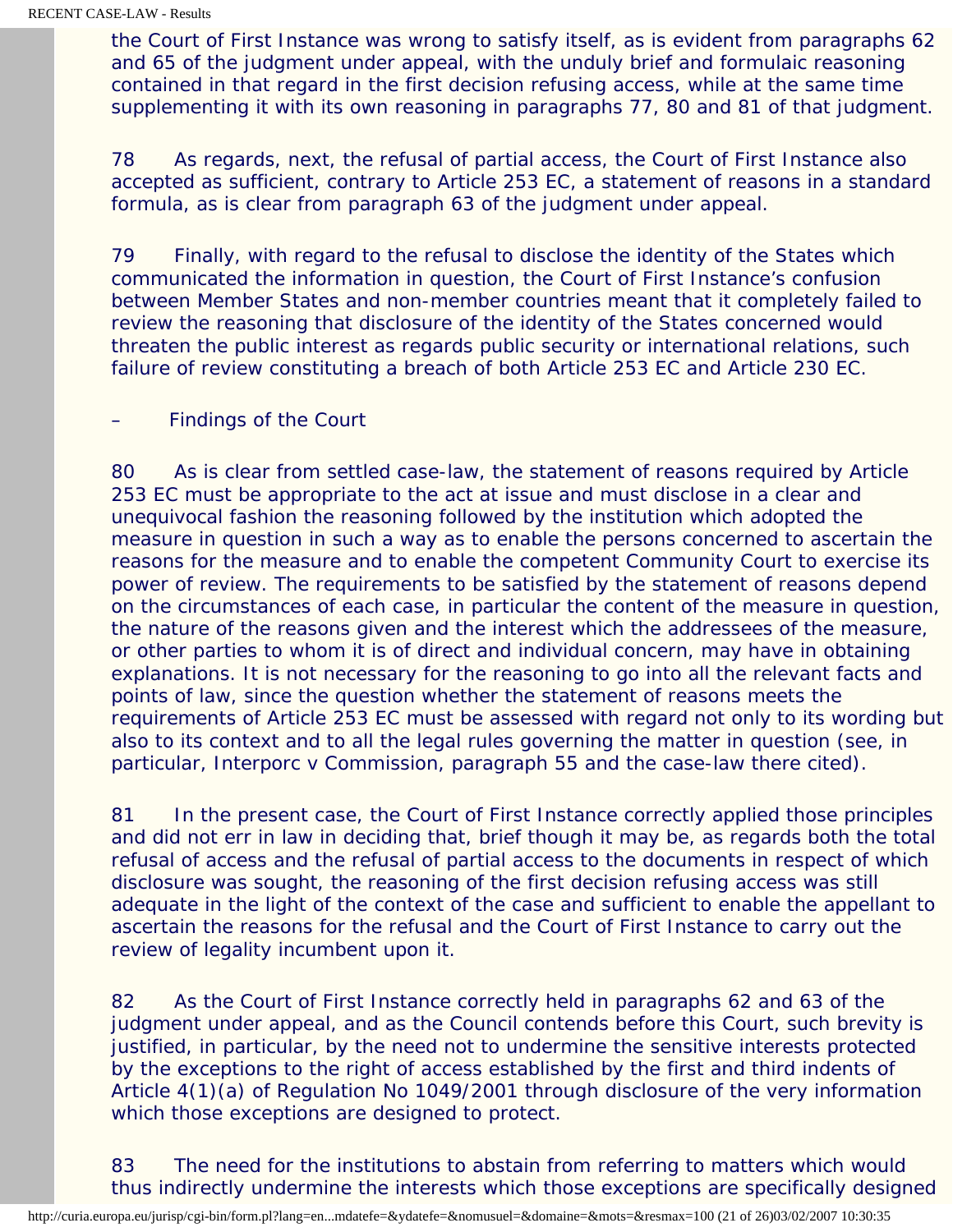to protect is emphasised in particular by Articles 9(4) and 11(2) of Regulation No 1049/2001. The first of those provisions states that an institution which decides to refuse access to a sensitive document must give the reasons for its decision in a manner which does not harm the interests protected in Article 4 of Regulation No 1049/2001. Article 11(2), for its part, provides in particular that, if a document is the subject of a reference in the register of an institution, such reference must be made in a manner which does not undermine the protection of the interests in Article 4

84 The fact that, in the course of examining the substance of the dispute, the Court of First Instance took account of matters which do not appear explicitly in the statement of reasons for the first decision refusing access, including those set out in paragraphs 77, 80 and 81 of the judgment under appeal, cannot invalidate the foregoing analysis.

85 As regards the statement of reasons relied upon by the Council in the first decision refusing access in so far as it refuses to disclose the identity of the States which sent documents to the Council , it is appropriate to observe that the Court of First Instance's confusion between Member States and non-member countries did not affect the reasoning followed by that Court, in paragraphs 64 and 65 of the judgment under appeal, for the purpose of determining whether that statement of reasons meets the requirements of Article 253 EC and of deciding that there was no breach of that provision.

86 The Court of First Instance referred in that regard, in paragraph 64, to the fact that the statement of reasons for the first decision refusing access suggests, first, that the documents concerned are sensitive documents within the meaning of Article 9 of Regulation No 1049/2001 and, second, that the originators of those documents opposed, under Article 9(3), disclosure of the information requested. It is common ground, in that regard, that the identity of the authorities concerned and, in particular, the question whether they are authorities of Member States or non-member countries are irrelevant.

87 It follows from the foregoing that the third ground of appeal relied upon by the appellant is unfounded and must for that reason be rejected.

 The fourth ground of appeal, alleging infringement of the presumption of innocence and of the right to an effective legal remedy

– The appellant's arguments

88 The appellant submits that the Court of First Instance arbitrarily limited the scope of his action and, by so doing, failed to apply the presumption of innocence.

89 Contrary to what the Court of First Instance suggests in paragraphs 50 to 56 of the judgment under appeal, the statement made by counsel for the appellant at the hearing, to the effect that the appellant was requesting access only to the documents concerning him, cannot in any way support the conclusion that his application for access sought to obtain disclosure of those documents only for the purposes of enabling him to assert his rights of defence in connection with pending Case T•47/03.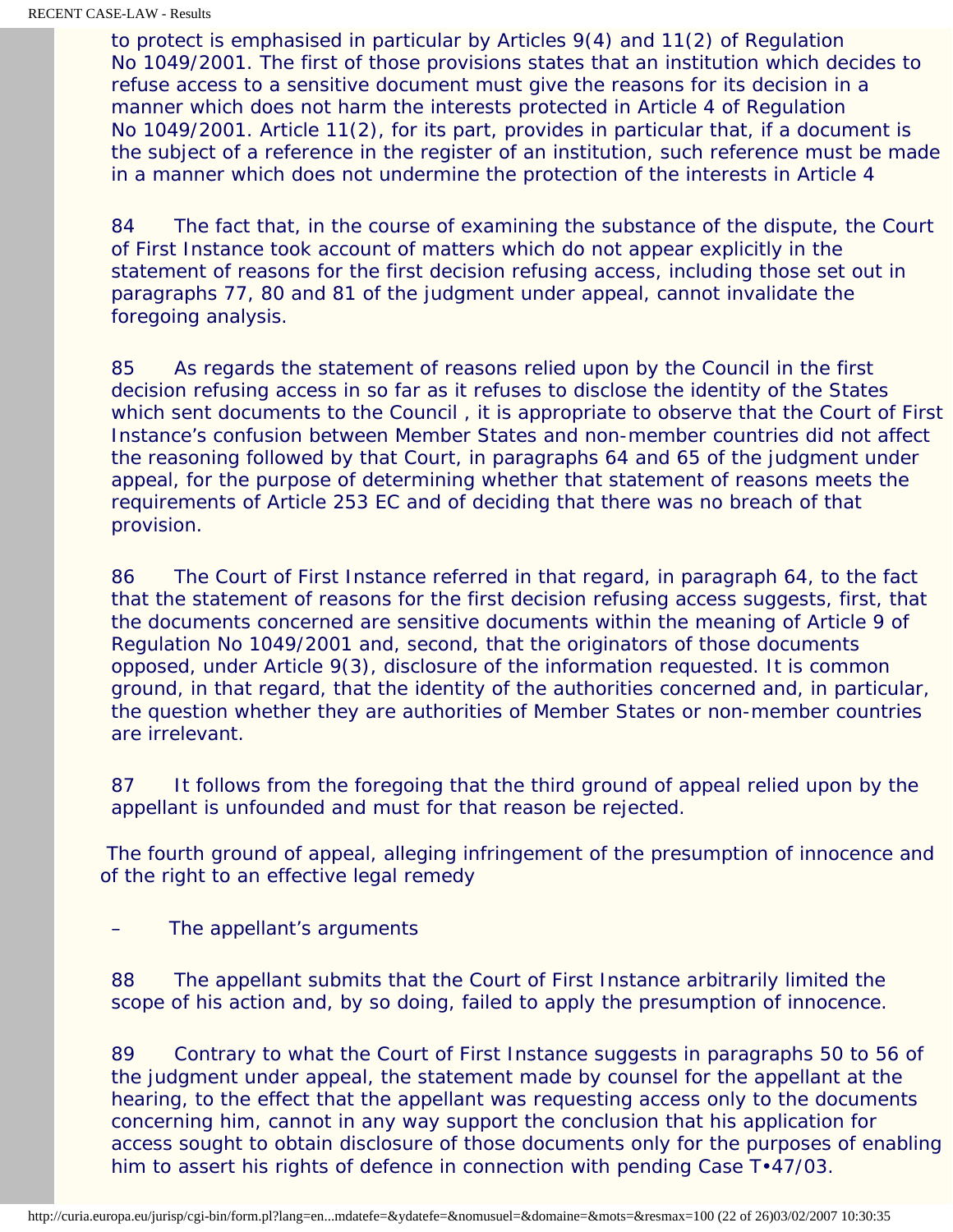90 The appellant maintains that that application was intended to obtain, both for the public and for himself, access to the documents which justified his inclusion on the list at issue. Such access alone would provide an effective remedy for the infringement of the presumption of innocence of which he was the victim because of such inclusion on, and publication of, that list, by enabling a public reply and debate to be conducted both in general terms and as regards the evidence allegedly used against him.

91 By contrast, any access by the appellant to those documents in connection with Case T•47/03, to which the Court of First Instance refers in paragraph 55 of the judgment under appeal, would not afford him the effective legal remedy required by Article 13 of the ECHR for any person whose rights and liberties guaranteed by that convention have been infringed.

– Findings of the Court

92 The appellant's fourth ground of appeal consists essentially in alleging an infringement of the presumption of innocence by virtue of his inclusion on the list at issue, which was subsequently made public, and in asserting that such infringement can justify access to the documents sought, since disclosure of those documents and the potential public debate concerning them would be the only effective means of securing a remedy for that infringement.

93 It must be stated in that regard that, although presented as ostensibly intended to take issue with an error of assessment by the Court of First Instance in regard to the scope of the action, such a ground of appeal in fact amounts fundamentally to a challenge to the lawfulness of the first decision refusing access on the ground that it did not make public the documents in question and that, as a result, it deprived the appellant of the effective remedy to which he was entitled by reason of the fact that the presumption of innocence on which he must be able to rely had been infringed.

94 However, since it was not pleaded in support of the action for annulment of that decision brought before the Court of First Instance, such a ground of appeal constitutes a new plea in law which extends the subject-matter of the proceedings and cannot therefore be pleaded for the first time at the appeal stage.

95 To allow a party to put forward for the first time before the Court of Justice a plea in law which it has not raised before the Court of First Instance would be to authorise it to bring before the Court of Justice, whose jurisdiction in appeals is limited, a case of wider ambit than that which came before the Court of First Instance. In an appeal the jurisdiction of the Court of Justice is confined to review of the findings of law on the pleas argued before the Court of First Instance (see, inter alia, Case C•136/92 P *Commission* v *Brazzelli Lualdi and Others* [1994] ECR I•1981, paragraph 59; Case C-266/97 P *VBA* v *VGB and Others* [2000] ECR I-2135, paragraph 79; Joined Cases C•456/01 P and C•457/01 P *Henkel* v *OHIM* [2004] ECR I•5089, paragraph 50; and Case C•167/04 P *JCB Service* v *Commission* [2006] ECR I-0000, paragraph 114).

96 It follows that the appellant's fourth ground of appeal must be rejected as being inadmissible.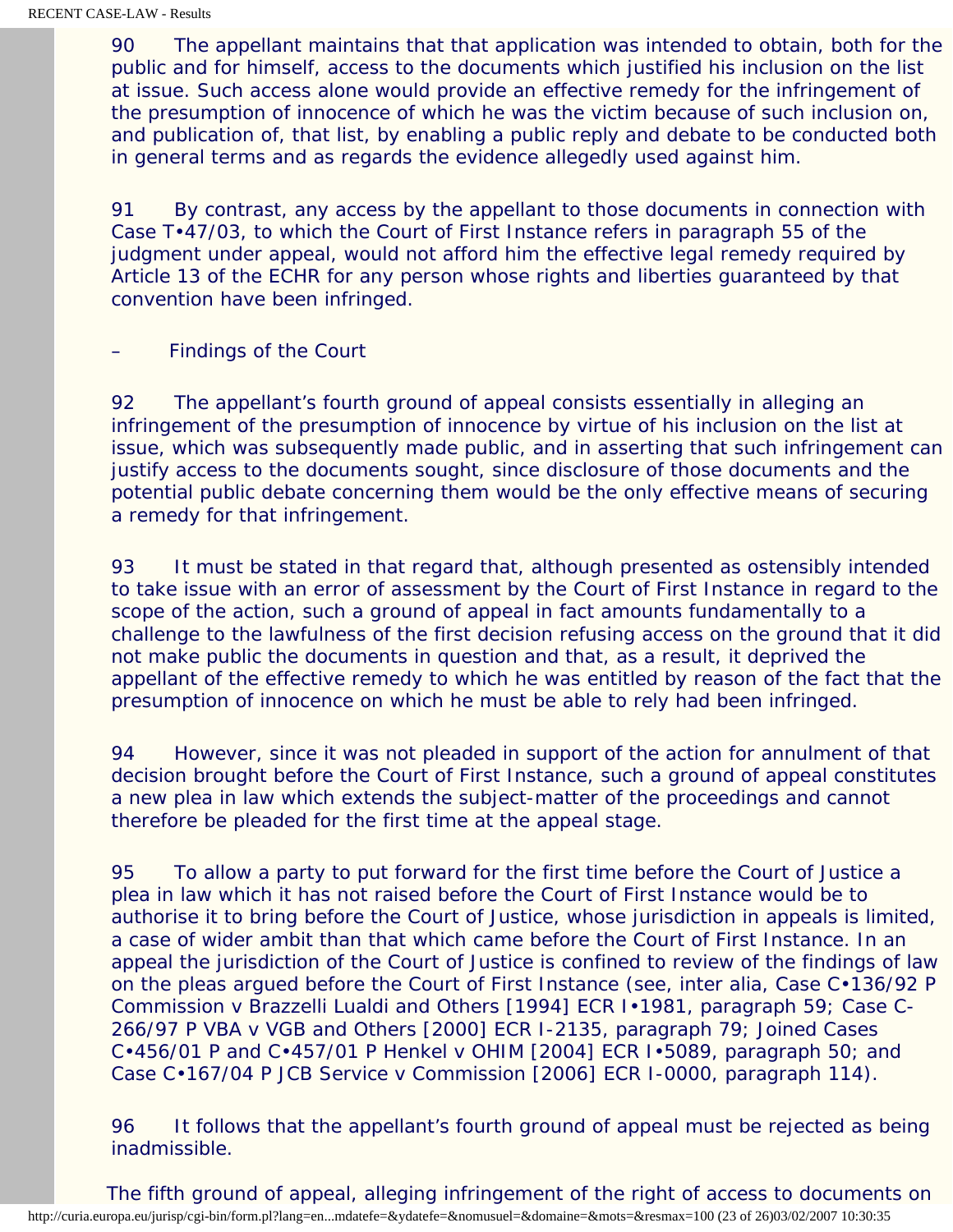the ground of misconstruction of Articles 4(5) and 9(3) of Regulation No 1049/2001

# The appellant's arguments

97 By the first part of the fifth ground of appeal, the appellant submits that the Court of First Instance erred in law in holding, in paragraphs 64 and 96 of the judgment under appeal, that Articles 4(5) and 9(3) of Regulation No 1049/2001 allow a refusal to disclose, not only the content of documents emanating from Member States unless they consent, but also the identity of those Member States, although the latter information cannot be described as 'a document' within the meaning of those provisions. In so doing, the Court of First Instance improperly extended the scope of the exceptions set out in those provisions.

98 Furthermore, by thus preventing the identification of the Member State which holds the documents in question, the Court of First Instance's construction of those provisions deprives of practical effect the right of the party concerned to address the national authorities in order to try to obtain access to those documents under national law or, at least, affects that right adversely and disproportionately by requiring those concerned to launch proceedings in all the Member States which might hold those documents.

99 By the second part of the fifth ground of appeal, the appellant maintains that the Court of First Instance did not address his argument that the Council failed to state the grounds upon which disclosure of the identity of the Member States concerned could damage the public interest relating to public security or international relations.

– Findings of the Court

100 As regards the first part of the fifth ground of appeal, it must be pointed out immediately that, as is clear from paragraphs 97 and 98 of the judgment under appeal, it was not disputed before the Court of First Instance, which took it as established, a finding not challenged in the appeal, first, that the documents covered by the first decision refusing access are sensitive documents within the terms of Article 9 of Regulation No 1049/2001 and, second, that the refusal to disclose the identity of the States in which those documents originated was based on Article 9(3), regard being had to the fact that the States concerned were opposed to the disclosure of such information.

101 In view of the special nature of sensitive documents, Article 9(3) of Regulation No 1049/2001 requires the consent of the originating authority before such documents are recorded in the register or released. As the Court of First Instance correctly held in paragraph 95 of the judgment under appeal, it is clear from those provisions that the originating authority of a sensitive document is empowered to oppose disclosure not only of that document's content but even of its existence.

102 That originating authority is thus entitled to require secrecy as regards even the existence of a sensitive document and, in that regard, as the Council contends before the Court, the Court of First Instance acted correctly in law when it concluded, in paragraph 96 of the judgment under appeal, that such authority also has the power to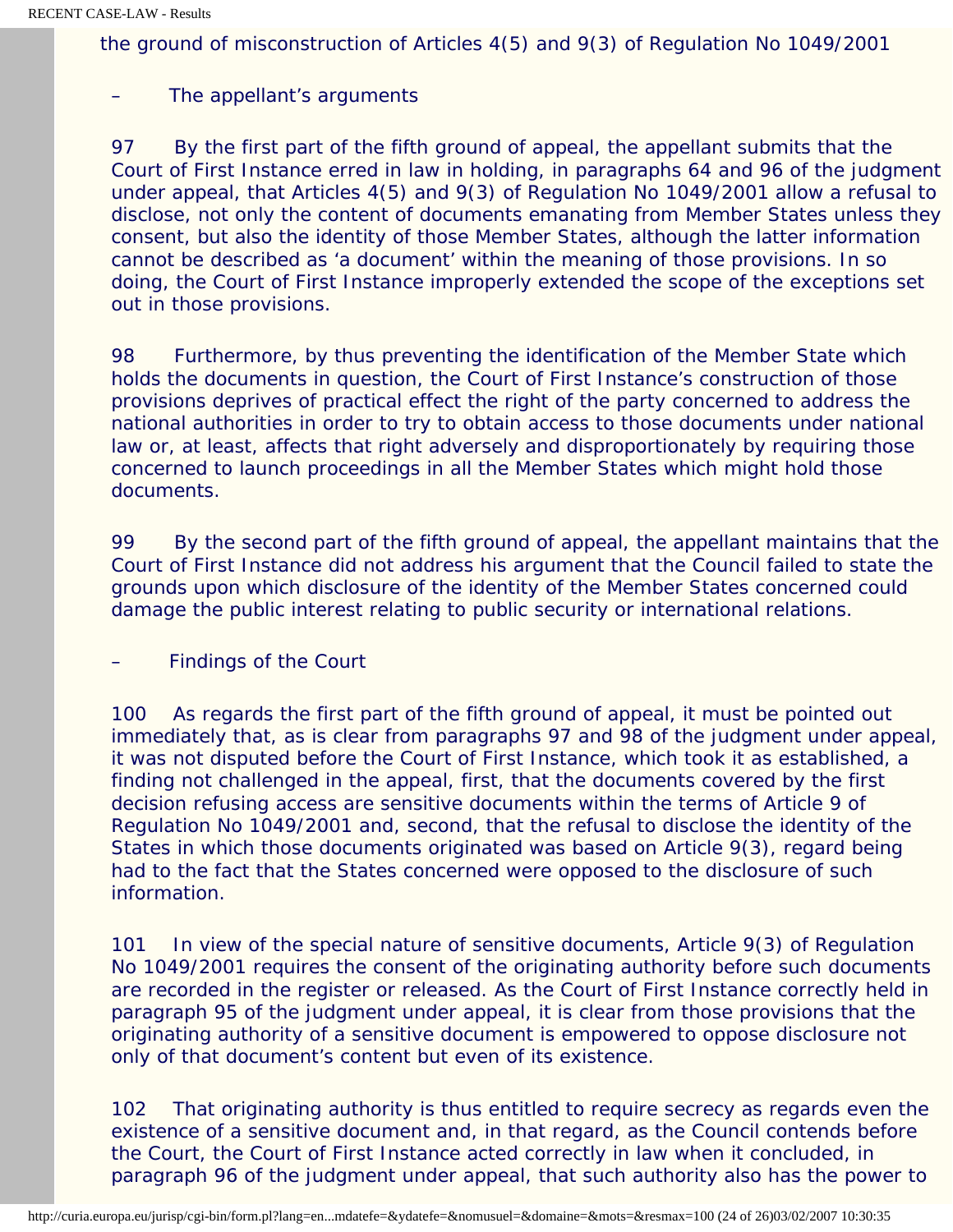prevent disclosure of its own identity in the event that the existence of that document should become known.

103 That conclusion, which is thus inevitable in the light of the wording of Article 9(3) of Regulation No 1049/2001, is explicable in the light of the special nature of the documents covered by Article 9(1), the highly sensitive content of which justifies, as stated in the ninth recital in the preamble to that regulation, the requirement that they be given special treatment. That conclusion cannot therefore be held to be disproportionate on the ground that it may give rise, for an applicant refused access to a sensitive document, to additional difficulty, or indeed practical impossibility, in identifying the State of origin of that document.

104 As the legal analysis and findings of fact thus made by the Court of First Instance in paragraphs 95 to 97 of the judgment under appeal are also sufficient in themselves to support the conclusion which that Court reached in paragraph 99 of that judgment, namely that the Council was entitled to refuse to disclose the identity of the States concerned, it is unnecessary to examine the complaint alleging misconstruction of Article 4(5) of Regulation No 1049/2001, since such an examination cannot, in any event, cast doubt on that conclusion or, therefore, on the operative part of the judgment under appeal.

105 As to the second part of the fifth ground of appeal, it must be held that, contrary to the appellant's submission, his argument that the Council wrongly failed to state the grounds upon which disclosure of the identity of the States concerned could have harmed the public interest as regards public security and international relations was indeed considered by the Court of First Instance.

106 In that regard, it must be observed that, in paragraphs 64 and 65 of the judgment under appeal, the Court of First Instance held that, by citing Article 9(3) of Regulation No 1049/2001 in the first decision refusing access, which necessarily intimated that the documents in question were sensitive documents, and by referring to the opposition of the States concerned to having their identity disclosed, the Council had placed the appellant in a position to understand the grounds of that decision and enabled the Court of First Instance to carry out its review thereof.

107 In paragraph 64, the Court of First Instance expressly noted that the two criteria for the application of Article 9(3) of Regulation No 1049/2001 were, first, the fact that the document in question is a sensitive document and, second, the fact that the originating authority opposed disclosure of the information requested. By so doing, the Court of First Instance indicated, in an implicit but nonetheless certain manner, its view that such opposition was sufficient to justify the refusal by the Council of access to that information, without the Council having to carry out an assessment of the grounds for that opposition or, therefore, to state whether, and in what way, disclosure of that identity would undermine the interests protected by Article 4(1)(a) of that regulation.

108 As, therefore, neither of the two parts of the appellant's fifth ground of appeal is well founded, it must be rejected in its entirety.

109 It follows from all of the foregoing that one of the grounds of appeal must be declared inadmissible and the others unfounded and, accordingly, the appeal must be